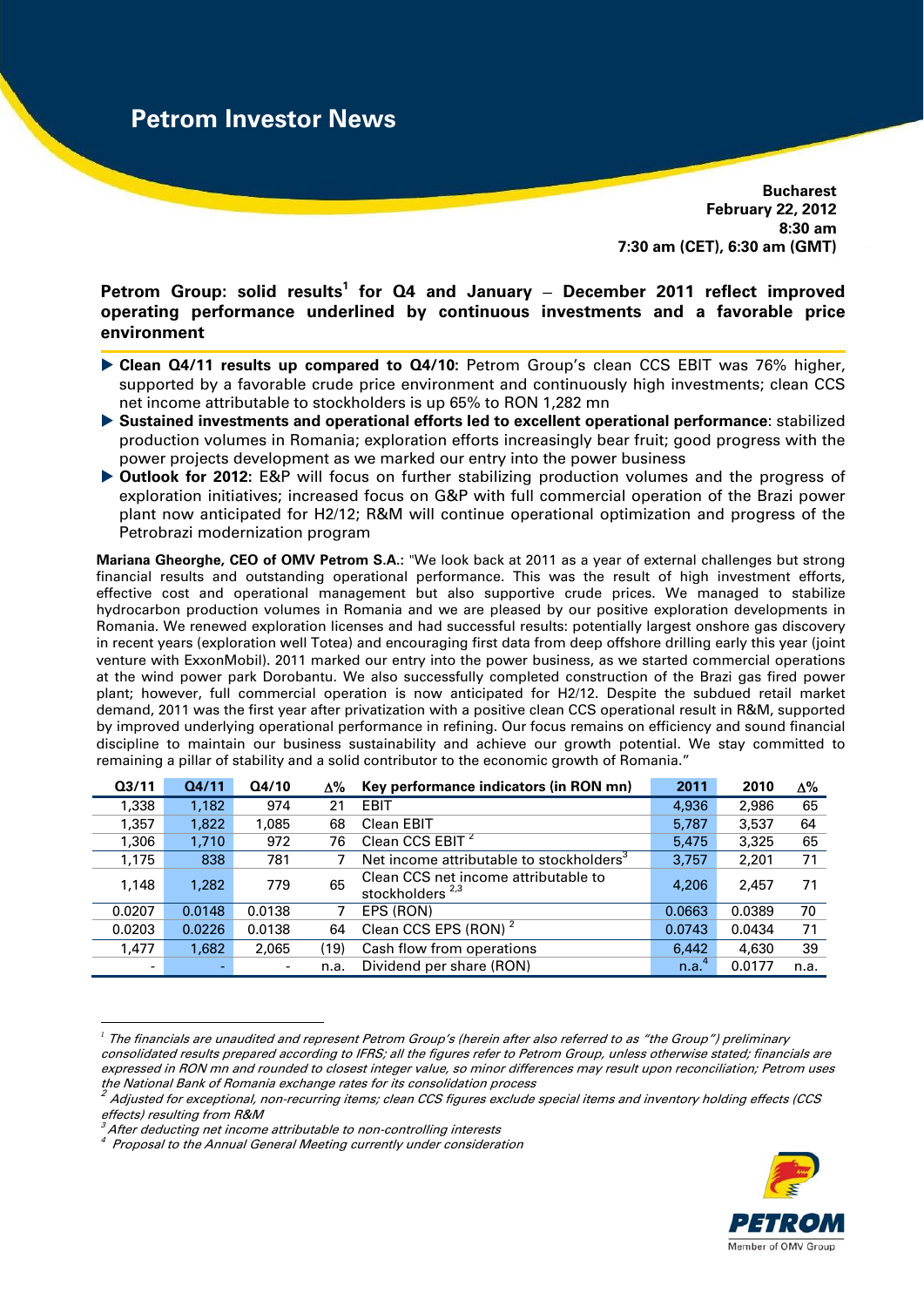On **October 1**, Petrom started commercial operations at the wind park Dorobantu. The wind park has an installed capacity of 45 MW and is located in Dobrogea, an area with a high wind potential.

On **November 2**, Petrom announced having started test exploitation of the 4539 Totea well. The initial production stood at around 3,200 boe/day, accounting for approx. 3% of Petrom's daily gas production. At this moment, the 4539 Totea well is the largest onshore gas and condensate well in Romania in terms of production volume.

On **November 16**, Petrom received a statement of objections from the Romanian Competition Council concerning an alleged breach of antitrust regulations with respect to the withdrawal of the retail product Eco Premium from the Romanian fuels market. Subsequently, Petrom and OMV Petrom Marketing SRL (100% subsidiary of Petrom) were informed by the Competition Council about the outcome of the

# **Outlook 2012**

We expect the average oil price for 2012 to be above USD 100/bbl and the Brent-Urals spread to remain tight.

The performance of the Romanian economy will depend on both external economic conditions as well as on the successful implementation of the appropriate domestic economic policies. Although economic growth is forecast at 1.5% in 2012 there are significant downside risks to this projection. This year's parliamentary elections could raise political risk and this might have an undesired effect on the country's macroeconomic performance and reforms. The consolidation of public debt together with continuing efforts to reduce the public sector deficit and further advance structural reforms should remain government priorities for 2012.

In order to support the company's sustainable development and growth potential, we continue our significant investment efforts while maintaining a sound financial position, with CAPEX plans for 2012 being around EUR 1 bn. Furthermore, based on the strong preliminary results and financial position, we take into consideration the allocation of dividends for 2011. The Company's investment budget and dividend allocation are subject to further approval by the General Meeting of Shareholders, on April 27, 2012. To protect the company's cash flow in 2012 and support this year's investment program, Petrom entered into new oil price swaps in 2011, locking in a Brent price of approx. USD 101.0/bbl for a production volume of 30,000 bbl/d for 2012.

In **E&P**, our main objective is to further stabilize production volumes and unlock E&P potential, mainly through field redevelopment projects, production optimization and exploration. Moreover, our focus

antitrust investigation, resulting in a fine of RON 366,530,965 on Petrom and an additional RON 137,288,031 on OMV Petrom Marketing SRL. Both companies strongly believe that the fines imposed are not justified and will challenge the Competition Council's decision in the courts.

On **November 23**, Petrom announced having contracted a multi-currency revolving credit facility amounting to EUR 930 mn with a tenor of three years and a possibility of prolongation for two more consecutive years. This loan replaces the credit facilities amounting to EUR 875 mn contracted in 2008 and 2009, which were due in 2012 and not utilized at the date of replacement. The credit will be used for general corporate purposes including financing the current investment program. The initial margin is set at 190 bps p.a. over the relevant reference rate.

will be on continued strict cost management and further streamlining the organization.

In Romania, optimization of oil and gas production will be achieved by applying the latest technologies as well as through partnerships with other operators in selected fields. We will further progress the redevelopment of our key oil fields, mainly focusing on water and steam injection. By setting up additional gas field redevelopment projects, we will continue to optimize the gas production systems and modernize facilities and equipment in selected major fields.

Concerning exploration, our aim is to unlock the deep onshore and deepwater offshore exploration potential. Together with ExxonMobil Exploration and Production Romania Limited, we will finalize drilling the first deep water exploration well in the Romanian sector of the Black Sea, located in the Neptun block.

Furthermore, in 2012 we pursue the appraisal of the Totea field, which might confirm the most important onshore gas discovery in Romania in the past six years.

In Kazakhstan, we focus our efforts on the Komsomolskoe field through artificial lift installation, water injection and drilling additional producer wells. Furthermore, we will pursue a field re-development plan in the TOC fields (Tasbulat, Turkmenoi, Aktas).

In **G&P** , we maintain an increased focus on the Brazi power plant where full commercial operation is now anticipated for the second half of 2012. The start-up of the gas-fired power plant in Brazi and the already active wind farm in Dorobantu will mark 2012 as Petrom's first operational year in the power business. Further to recent changes in gas legislation, the Brazi power plant must be supplied with "basket gas". As such, Petrom must partly import gas for the power plant rather than use its own natural gas production, imposing a substantial financial burden on the G&P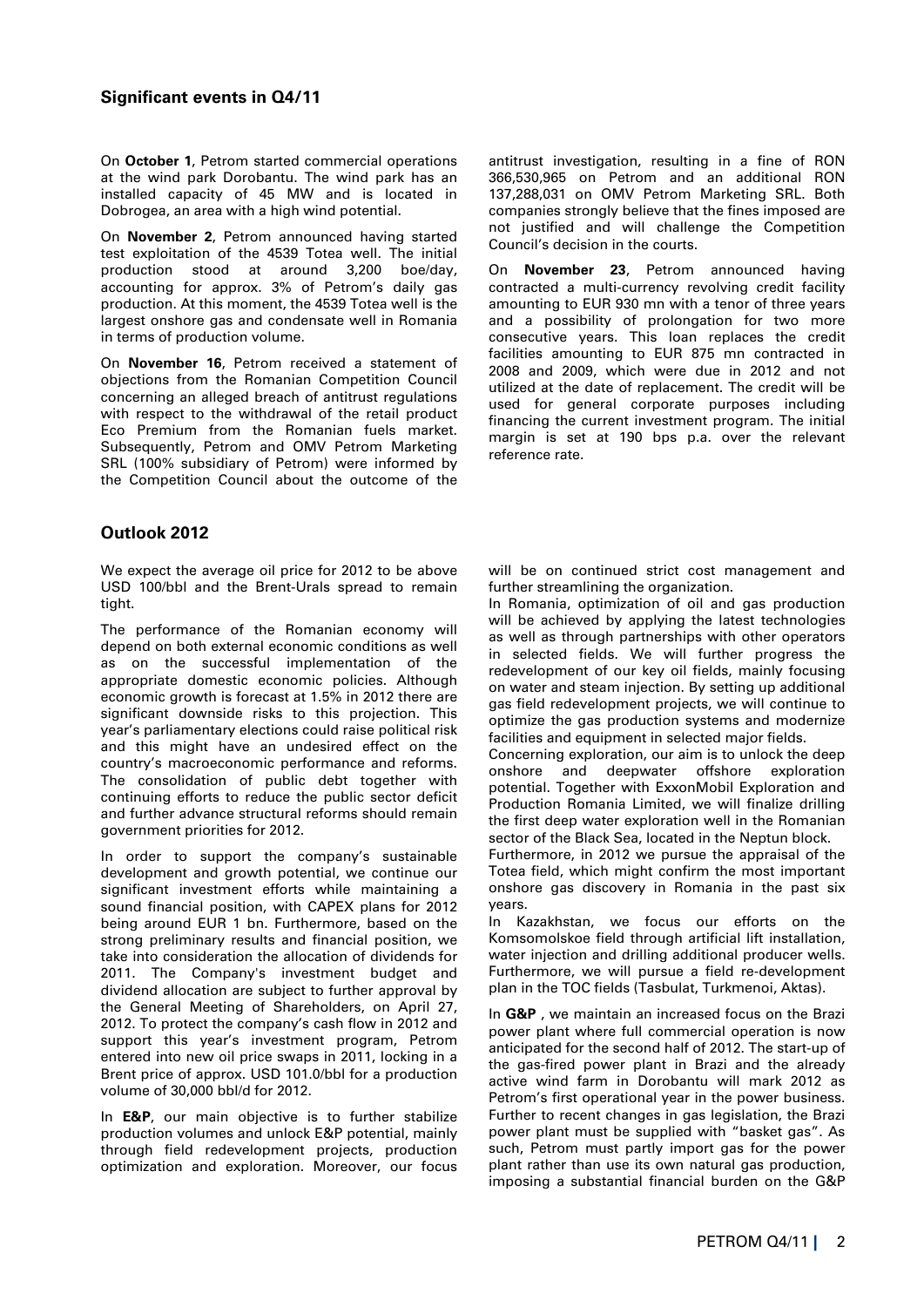segment's profitability. As regards the liberalization of gas and electricity prices, we will closely follow the regulatory requirements as outlined by the IMF/EU and the Romanian Government, to be reflected in the implementation of the EU Third Energy Package (unbundling) in Romania.

In **R&M**, we will continue our efforts concerning stringent cost management and optimization of the underlying operational performance of the business. Refining margins, while expected to improve from the lows in 2011 due to capacity reductions, will remain under pressure. Marketing margins and volumes are

also anticipated to be challenged by the high crude prices and weak economic environment in our operating region.

At Petrobrazi, we aim to finalize the modernization of the crude vacuum distillation unit by mid-2012, thus improving refinery utilization and product yields and enabling the processing of 100% of Romanian crude production. A six-week planned shutdown is scheduled for the second quarter in order to commission the modernization project.

### **At a glance**

| Q3/11                    | Q4/11  | Q4/10                    | $\Delta\%$     | in RON mn                                                           | 2011              | 2010   | Δ%   |
|--------------------------|--------|--------------------------|----------------|---------------------------------------------------------------------|-------------------|--------|------|
| 5,953                    | 6,390  | 5,458                    | 17             | Sales <sup>1</sup>                                                  | 22,614            | 18,616 | 21   |
| 1,344                    | 1,461  | 720                      | 103            | EBIT E&P $2$                                                        | 5,236             | 3,012  | 74   |
| 12                       | 113    | 185                      | (39)           | <b>EBIT G&amp;P</b>                                                 | 149               | 164    | (9)  |
| 185                      | (376)  | (123)                    | 206            | <b>EBIT R&amp;M</b>                                                 | (187)             | 106    | n.m. |
| (16)                     | (31)   | (51)                     | (39)           | EBIT Co&O                                                           | (79)              | (135)  | (42) |
| (187)                    | 15     | 242                      | (94)           | Consolidation                                                       | (183)             | (161)  | 14   |
| 1,338                    | 1,182  | 974                      | 21             | <b>EBIT Group</b>                                                   | 4,936             | 2,986  | 65   |
| 1,364                    | 1,547  | 811                      | 91             | Clean EBIT E&P <sup>2,3</sup>                                       | 5,432             | 3,544  | 53   |
| 12                       | 114    | 192                      | (41)           | Clean EBIT G&P <sup>3</sup>                                         | 150               | 172    | (13) |
| 133                      | 61     | (233)                    | n.m.           | Clean CCS EBIT R&M <sup>3</sup>                                     | 152               | (104)  | n.m. |
| (16)                     | (28)   | (41)                     | (31)           | Clean EBIT Co&O <sup>3</sup>                                        | (76)              | (125)  | (40) |
| (187)                    | 15     | 242                      | (94)           | Consolidation                                                       | (183)             | (161)  | 14   |
| 1,306                    | 1,710  | 972                      | 76             | Clean CCS EBIT <sup>3</sup>                                         | 5,475             | 3,325  | 65   |
| 1,395                    | 1,081  | 902                      | 20             | Income from ordinary activities                                     | 4,609             | 2,605  | 77   |
| 1,176                    | 838    | 779                      | 8              | Net income                                                          | 3,759             | 2,190  | 72   |
| 1,175                    | 838    | 781                      | $\overline{7}$ | Net income attributable to stockholders <sup>4</sup>                | 3,757             | 2,201  | 71   |
| 1,148                    | 1,282  | 779                      | 65             | Clean CCS net income attributable to<br>stockholders <sup>3,4</sup> | 4,206             | 2,457  | 71   |
| 0.0207                   | 0.0148 | 0.0138                   | $\overline{7}$ | EPS (RON)                                                           | 0.0663            | 0.0389 | 70   |
| 0.0203                   | 0.0226 | 0.0138                   | 64             | Clean CCS EPS (RON) <sup>3</sup>                                    | 0.0743            | 0.0434 | 71   |
| 1,477                    | 1,682  | 2,065                    | (19)           | Cash flow from operations                                           | 6,442             | 4,630  | 39   |
| 0.0261                   | 0.0297 | 0.0365                   | (19)           | CFPS (RON)                                                          | 0.1137            | 0.0817 | 39   |
| 2,160                    | 1,955  | 2,299                    | (15)           | Net debt                                                            | 1,955             | 2,299  | (15) |
| 11                       | 9      | 12                       | (23)           | Gearing (%)                                                         | 9                 | 12     | (23) |
| 1,251                    | 1,873  | 1,887                    | (1)            | Capital expenditures                                                | 4,803             | 4,863  | (1)  |
| -                        |        | $\overline{\phantom{0}}$ | n.a.           | Dividend per share                                                  | n.a. <sup>5</sup> | 0.0177 | n.a. |
| $\overline{\phantom{0}}$ |        | $\overline{\phantom{0}}$ | n.a.           | <b>ROFA (%)</b>                                                     | 18.8              | 12.5   | 50   |
| $\overline{\phantom{a}}$ |        | $\overline{\phantom{a}}$ | n.a.           | ROACE (%)                                                           | 17.3              | 10.7   | 61   |
|                          |        | $\blacksquare$           | n.a.           | ROE (%)                                                             | 19.0              | 12.6   | 51   |
| 23,463                   | 22,912 | 24,662                   | (7)            | Petrom Group employees at the end of the<br>period                  | 22,912            | 24,662 | (7)  |

 $^7$  Sales excluding petroleum excise tax

<sup>2</sup> Excluding intersegmental profit elimination shown in the line "Consolidation"

 $3$  Adjusted for exceptional, non-recurring items; clean CCS figures exclude special items and inventory holding effects (CCS effects) resulting from R&M

After deducting net income attributable to non-controlling interests

<sup>5</sup>Proposal to the Annual General Meeting currently under consideration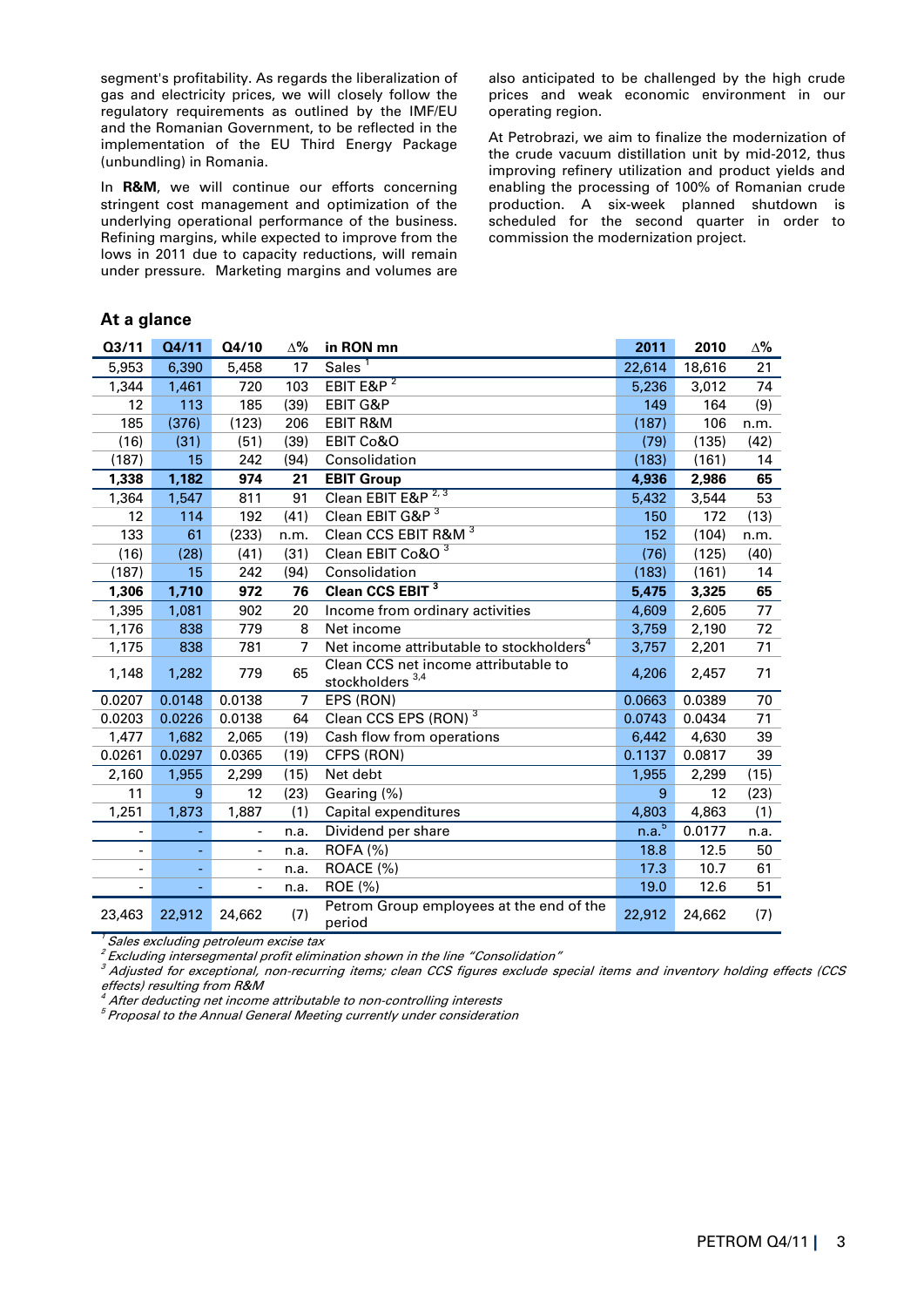| Q3/11   | Q4/11   | Q4/10   | Δ%   | In RON mn                                                                           | 2011    | 2010    | Δ%   |
|---------|---------|---------|------|-------------------------------------------------------------------------------------|---------|---------|------|
| 3,002   | 2,979   | 2,404   | 24   | Segment sales                                                                       | 11,743  | 9,534   | 23   |
| 1,344   | 1,461   | 720     | 103  | EBIT $1$                                                                            | 5,236   | 3,012   | 74   |
| (19)    | (87)    | (91)    | (5)  | Special items                                                                       | (195)   | (532)   | (63) |
| 1,364   | 1,547   | 811     | 91   | Clean EBIT <sup>1</sup>                                                             | 5,432   | 3,544   | 53   |
|         |         |         |      |                                                                                     |         |         |      |
| 03/11   | Q4/11   | Q4/10   | Δ%   | Key performance indicators                                                          | 2011    | 2010    | Δ%   |
| 16.93   | 17.08   | 16.99   | 1    | Total hydrocarbon production (mn boe)                                               | 67.77   | 67.08   | 1    |
| 184,000 | 186,000 | 185,000 | 1    | Total hydrocarbon production (boe/day) <sup>2</sup>                                 | 186,000 | 184,000 | 1    |
| 8.20    | 8.26    | 8.34    | (1)  | Crude oil and NGL production (mn bbl)                                               | 33.08   | 33.34   | (1)  |
| 1.34    | 1.35    | 1.32    | 2    | Natural gas production (bcm)                                                        | 5.32    | 5.16    | 3    |
| 47.24   | 47.74   | 46.75   | 2    | Natural gas production (bcf)                                                        | 187.69  | 182.34  | 3    |
| 112.57  | 109.12  | 85.30   | 28   | Average Urals price (USD/bbl)                                                       | 109.60  | 78.29   | 40   |
| 94.32   | 93.02   | 69.80   | 33   | Average Group realized crude price <sup>3</sup><br>(USD/bbl)                        | 93.30   | 68.72   | 36   |
| 164.10  | 153.81  | 156.66  | (2)  | Average gas price for domestic<br>producers in Romania (USD/1,000 cbm) <sup>4</sup> | 162.29  | 155.44  | 4    |
| 81      | 145     | 164     | (11) | Exploration expenditure (RON mn)                                                    | 436     | 341     | 28   |
| 45      | 37      | 63      | (41) | Exploration expenses (RON mn)                                                       | 420     | 187     | 125  |
| 16.61   | 15.52   | 18.02   | (14) | OPEX (USD/boe)                                                                      | 16.22   | 16.74   | (3)  |

# **Exploration and Production (E&P)**

**Excluding intersegmental profit elimination** 

 $2$  Production figures in boe/day are rounded

<sup>3</sup> Realized price includes hedging result

 $4$  For detailed information see G&P section on page 6

### **Fourth quarter (Q4/11)**

- **Operating performance supported by the favorable crude price environment and strict cost management**
- **Group oil and gas production increased by 1% compared to Q4/10; stabilized production volumes in Romania over the same period**
- **Positive exploration developments: record time test exploitation of exploration well 4539 Totea and start of exploration drilling on the first deepwater exploration well in the Neptun block**

### **Reserve replacement rate in Romania maintained at 70% for the fourth consecutive year**

In Q4/11, results were mainly driven by a favorable crude price environment as the **average Urals crude price** reached USD 109.12/bbl, 28% above the Q4/10 level. The **average Group realized crude price** increased by 33% to USD 93.02/bbl, reflecting the lower loss from hedging.

**Clean EBIT** increased by 91% compared to Q4/10, to RON 1,547 mn, mainly driven by a significant increase in crude prices, lower production costs, a favorable FX effect due to stronger USD against RON and lower losses from hedging. The result from hedging had a negative impact on EBIT of RON (95) mn, but still below the negative result of RON (120) mn recorded in Q4/10. The fourth quarter reported **EBIT** of RON 1,461 mn also reflected net special charges of RON (87) related mainly to the impairment of obsolete materials.

**Exploration expenditure** decreased by 11% compared to Q4/10, amounting to RON 145 mn. Exploration expenses decreased by 41% compared to the same period of 2010, to RON 37 mn, due to a higher exploration success rate in 2011**.** 

In October 2011, Petrom started test exploitation of the 4539 Totea well. Daily production amounted to around 430,000 cbm of gas and 58 tons of condensate accounting for approximately 3% of Petrom's daily gas production. At this moment, the 4539 Totea well is the largest onshore gas and condensate well in Romania in terms of production volume.

Together with our joint venture partner, ExxonMobil, we started exploration drilling on Domino-1, the first deepwater exploration well in the Neptun block with encouraging information. By February 3, 2012, the well indicated the presence of hydrocarbons (natural gas).

In Q4/11, the drilling program in Romania comprised 48 new wells, compared to 49 new wells in Q4/10. **Group production costs** in USD/boe decreased by 14% compared to Q4/10 mainly due to cost saving measures and positive FX effect (USD stronger against RON by 2%). Production costs in Romania decreased by 11% compared to Q4/10 level to reach USD 15.19/boe, mainly due to strict cost management and the stronger USD against RON. In the fourth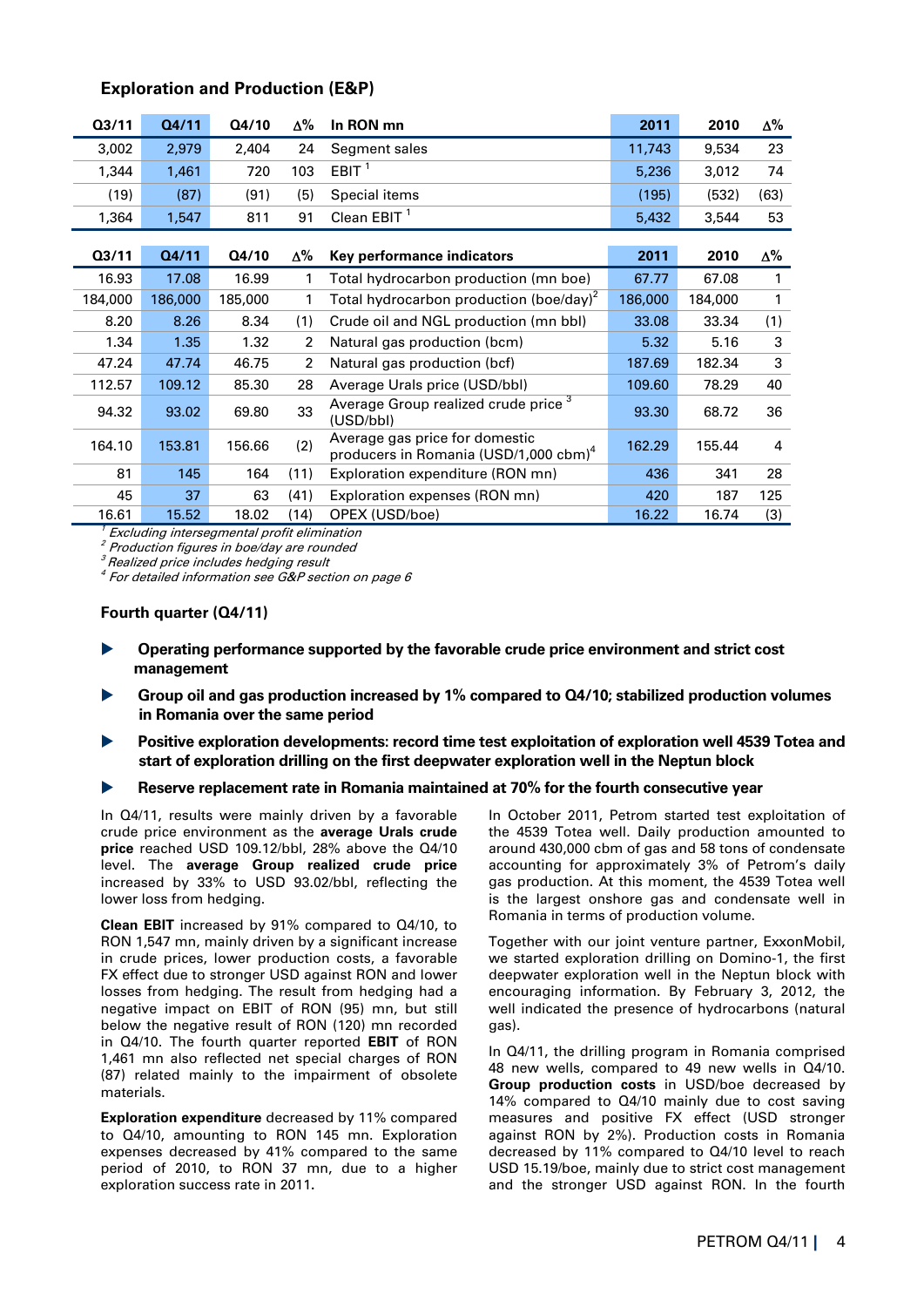quarter, production costs in Romania expressed in RON terms decreased by 8%, to RON 49.17/boe from RON 53.70/boe in Q4/10.

**Group oil, gas and NGL production** in Q4/11 amounted to 17.08 mn boe, slightly above the Q4/10 level (16.99 mn boe), as a consequence of increased production in Kazakhstan. **Total oil, gas and NGL production in Romania** stood at 15.97 mn boe, the same level as in Q4/10. Domestic crude oil production was maintained at 7.33 mn bbl, broadly at the same level as Q4/10, on the back of successful drilling and workover campaigns. Domestic gas production reached 8.65 mn boe, slightly exceeding Q4/10 (8.57 mn boe), driven by the production from new wells, the workover program and additional production from the exploration well 4539 Totea. In Q4/11, **oil and gas production in Kazakhstan** increased by 12% compared to the same period of 2010, mainly due to higher gas production in the Tasbulat and Turkmenoi fields.

**Compared to Q3/11**, clean EBIT increased by 13% in Q4/11, mainly due to the stronger USD against RON

### **January – December 2011**

In 2011, results were driven by the favorable crude price environment as the **average Urals crude price** reached USD 109.60/bbl, 40% above 2010. The **average Group realized crude price** increased by only 36% to USD 93.30/bbl, reflecting the negative hedging result.

**Clean EBIT** went up 53% compared to 2010 to RON 5,432 mn, on the back of the increased oil price and lower production costs, which more than offset the negative effects from hedging and unfavorable FX effect due to the weaker USD against RON. The impact of hedging on EBIT amounted to RON (404) mn, compared to the negative level of RON (6) mn recorded in 2010. Reported **EBIT** in 2011 reached RON 5,236 mn and included special items totaling RON (195) mn, mainly related to impairment of the Kultuk exploration license in Kazakhstan (booked in Q2/11), the impairment of subsea equipment related to a previous review of the Delta offshore field development (booked in Q3/11) and impairment of obsolete materials in Q4/11.

**Exploration expenditure** increased by 28% compared to 2010, amounting to RON 436 mn, as a result of higher onshore activities and the spud of the first deep water exploration well, in partnership with ExxonMobil Exploration and Production Romania Limited in December 2011. In 2011, exploration expenses were RON 420 mn, more than double 2010 levels, due to the write-off of eight unsuccessful exploration wells in Romania and the impairment of the Kultuk exploration license in Kazakhstan.

In 2011, **Group production costs** in USD/boe decreased by 3% against 2010 to USD 16.22/boe. Main drivers were overall lower production costs in nominal terms due to cost savings and higher production volumes in Kazakhstan, partly counterbalanced by the unfavorable FX effect (USD weakened by 4% against the RON). Production costs in Romania expressed in USD terms decreased by 1%

as well as lower losses from hedging of RON (95) mn (RON (119) mn in Q3/11), partly counterbalanced by the lower oil price. Group production costs in USD/boe decreased by 7%, mainly due to the positive FX effect (USD stronger by 7% against RON). The Group's result was also helped by the higher production volumes in Romania and Kazakhstan, which fully compensated for the slightly higher production costs in nominal terms. Production costs in Romania decreased by 6% compared to the Q3/11 level to USD 15.19/boe, also driven by the favorable FX rate and higher production volumes. In Q4/11, domestic production costs in RON terms increased by 1%, to RON 49.17/boe, compared to the previous quarter (RON 48.84/boe). Group oil, gas and NGL production increased by 1% compared to Q3/11. In Romania, total oil, gas and NGL production was slightly higher than in Q3/11. In Q4/11, sales volumes decreased by 3% compared to Q3/11.

to USD 15.85/boe, triggered by strict cost management despite the unfavorable FX effect (stronger domestic currency). Domestic production costs in RON terms dropped by 5%, to RON 48.35/boe from RON 51.12/boe in 2010.

**Group oil, gas and NGL production** in 2011 totaled 67.77 mn boe, 1% higher compared to 2010. **Total oil, gas and NGL production in Romania** stabilized at 63.41 mn boe compared to previous year. Crude oil production was 29.31 mn bbl, 2% lower than in 2010, as the natural decline was not fully compensated by new wells drilled and the workover program. Gas production reached 34.1 mn boe, 2% higher compared to 2010. The increase was determined by successful workover activities and production start of key development wells like the offshore well G10, located at the Lebada East field and the exploration well 4539 Totea. **Oil and gas production in Kazakhstan** increased by 20% to 4.36 mn boe in 2011 from 3.62 mn boe in 2010, mainly due to increased gas production at the Tasbulat and Turkmenoi fields. In 2011, Group sales volumes increased by 1%, compared to 2010.

In 2011, 142 new development and exploration wells were drilled, similar to 2010.

Continuous revisions of mature fields and the achievement of the drilling program, combined with diversification of the recovery mechanisms applied in 2011, led to the reserve replacement rate in Romania being maintained at 70% for the fourth consecutive year. The Petrom Group reserve replacement rate increased to 70% in 2011 from 67% in 2010 due to reserves revisions in Romania and Kazakhstan.

At the end of 2011, the Group's total **proved oil and gas reserves** amounted to 812 mn boe (Romania: 786 mn boe), while the proved and probable oil and gas reserves amounted to 1,126 mn boe (Romania: 1,083 mn boe).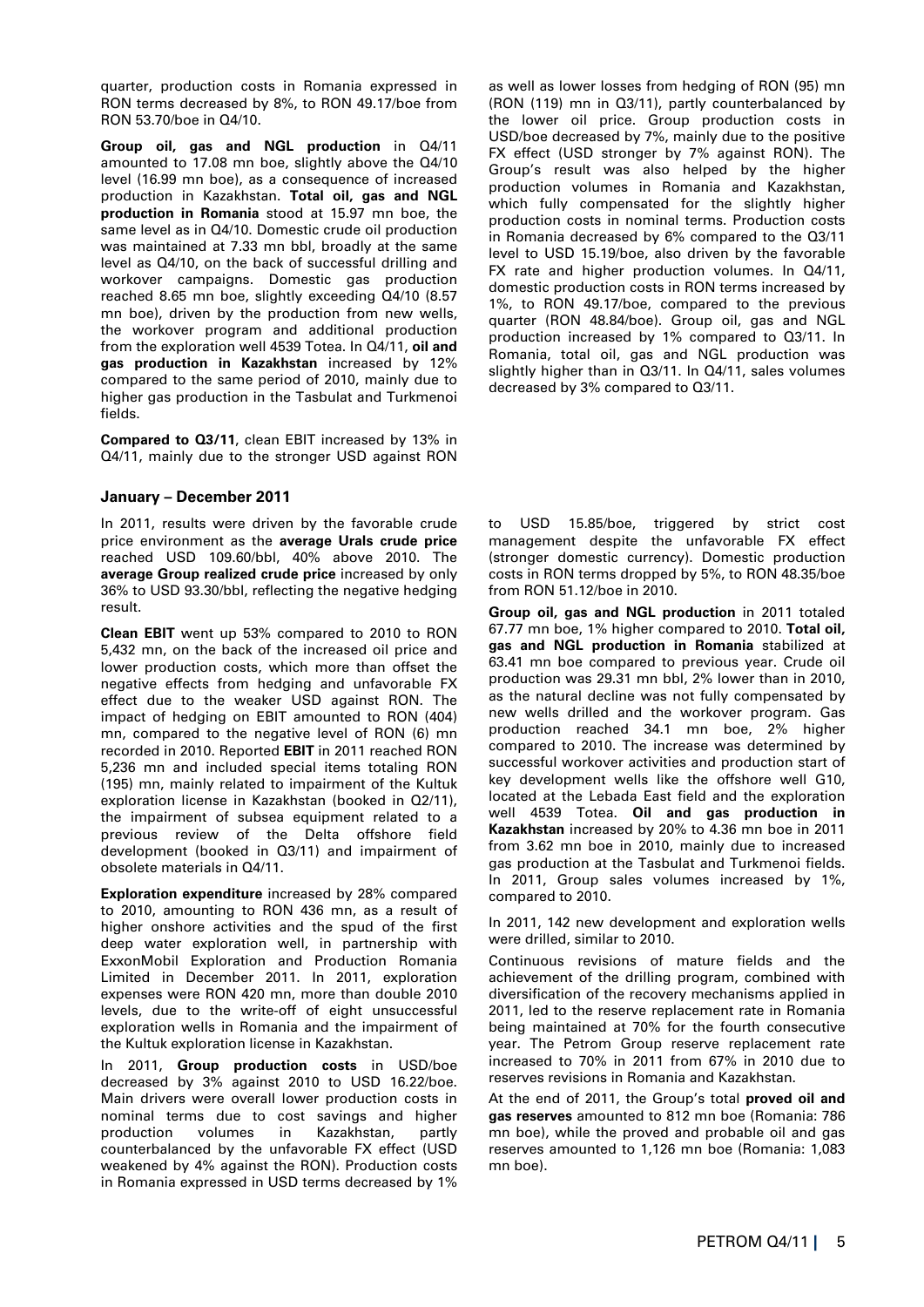| Q <sub>3/11</sub> | Q4/11 | Q4/10 | $\Lambda\%$ | in RON mn                                                              | 2011  | 2010  | $\Delta\%$ |
|-------------------|-------|-------|-------------|------------------------------------------------------------------------|-------|-------|------------|
| 653               | 1,184 | 1,081 | 10          | Segment sales                                                          | 3,627 | 3.065 | 18         |
| 12                | 113   | 185   | (39)        | <b>EBIT</b>                                                            | 149   | 164   | (9)        |
| 0                 | (1)   | (7)   | (80)        | Special items                                                          | (1)   | (8)   | (82)       |
| 12                | 114   | 192   | (41)        | Clean EBIT                                                             | 150   | 172   | (13)       |
|                   |       |       |             |                                                                        |       |       |            |
|                   |       |       |             |                                                                        |       |       |            |
| Q <sub>3/11</sub> | Q4/11 | Q4/10 | Δ%          | Key performance indicators                                             | 2011  | 2010  | $\Delta\%$ |
| 884               | 1,518 | 1,662 | (9)         | Consolidated gas sales (mn cbm)                                        | 5.055 | 4.917 | 3          |
| 164               | 154   | 157   | (2)         | Average gas price for domestic<br>producers in Romania (USD/1,000 cbm) | 162   | 155   | 4          |
| 495               | 495   | 495   | 0           | Average gas price for domestic<br>producers in Romania (RON/1,000 cbm) | 495   | 495   | $\Omega$   |

## **Gas and Power (G&P)**

 $^\prime$  The actual import gas prices published retrospectively by ANRE on a monthly basis are presented in the table. As of the date of this report, the latest available data is for November 2011, hence the Q4/11 and 2011 figures are Petrom's estimates.

### **Fourth quarter (Q4/11)**

- **Consolidated gas sales volumes 9% lower than in Q4/10 due to warmer weather**
- **Despite margin improvement in Q4/11, EBIT was affected by ANRE order enforcing gas basket consumption to internal non-technological usage**
- **Entry into power business Dorobantu wind park started commercial operations in October**
- **Completion of Brazi power plant construction according to plan; final tests interrupted due to external technical factors**

In Q4/11, natural gas consumption in Romania slightly increased by 2% as compared to the same period of the previous year, while Petrom's **consolidated gas sales** volumes decreased by 9%, due to lower sales to distribution companies, generated by warmer weather in Q4/11 than in Q4/10. This led to a reduction in domestic gas volumes extracted from storage compared to the previous year.

**Clean EBIT** generated by the G&P business in Q4/11 decreased compared to Q4/10. Despite overall improved margin in Q4/11, the ANRE order enforcing gas basket consumption to internal non-technological usage continued to negatively affect the gas business of Petrom due to the higher import prices and higher import quota for industrial sector. Moreover, Q4/10 G&P clean EBIT was positively influenced by a significant reversal of provisions for outstanding receivables in amount of RON 70 mn.

The domestic gas price recognized by ANRE remained unchanged at RON 495/1,000 cbm (or the equivalent USD 154/1,000 cbm). The actual import price, which was retrospectively published by ANRE for October-November 2011, averaged USD 481/1,000 cbm.

In Q4/11, the average **import quota** set by ANRE for the non-household sector stood at 31.5% (with a maximum of 39.5% in December), while in Q4/10 the import quota for the Romanian gas market averaged 20% (with a maximum of 23% in December).

In line with management's decision to exit the **chemicals business,** Petrom continued the closure of Doljchim and made further progress with the dismantling and decontamination of the plant in compliance with European environmental and safety standards.

In Q4/11, the construction of the power plant in Brazi was successfully completed according to plan, however, final tests were interrupted due to external technical factors. As a consequence, a cleaning operation on some of the power plant's ancillary equipment, the gas supply pipeline and the gas metering station was initiated and is currently in progress.

The **wind park Dorobantu** (45 MW) started commercial operation in October 2011, marking Petrom's entry into the power business. Petrom received 33,050 green certificates for the 20,848 MWh of power generated by Dorobantu, which were used to cover the regulated quota for the electricity consumption of Petrom Group.

**Compared to Q3/11, clean EBIT significantly** increased, reflecting the higher sales volumes. Petrom's consolidated sales volumes seasonally increased by 72%, while Romanian total consumption increased by 106% compared to Q3/11. The increase of Petrom gas sales was lower than the market due to lower sales to industrial customers.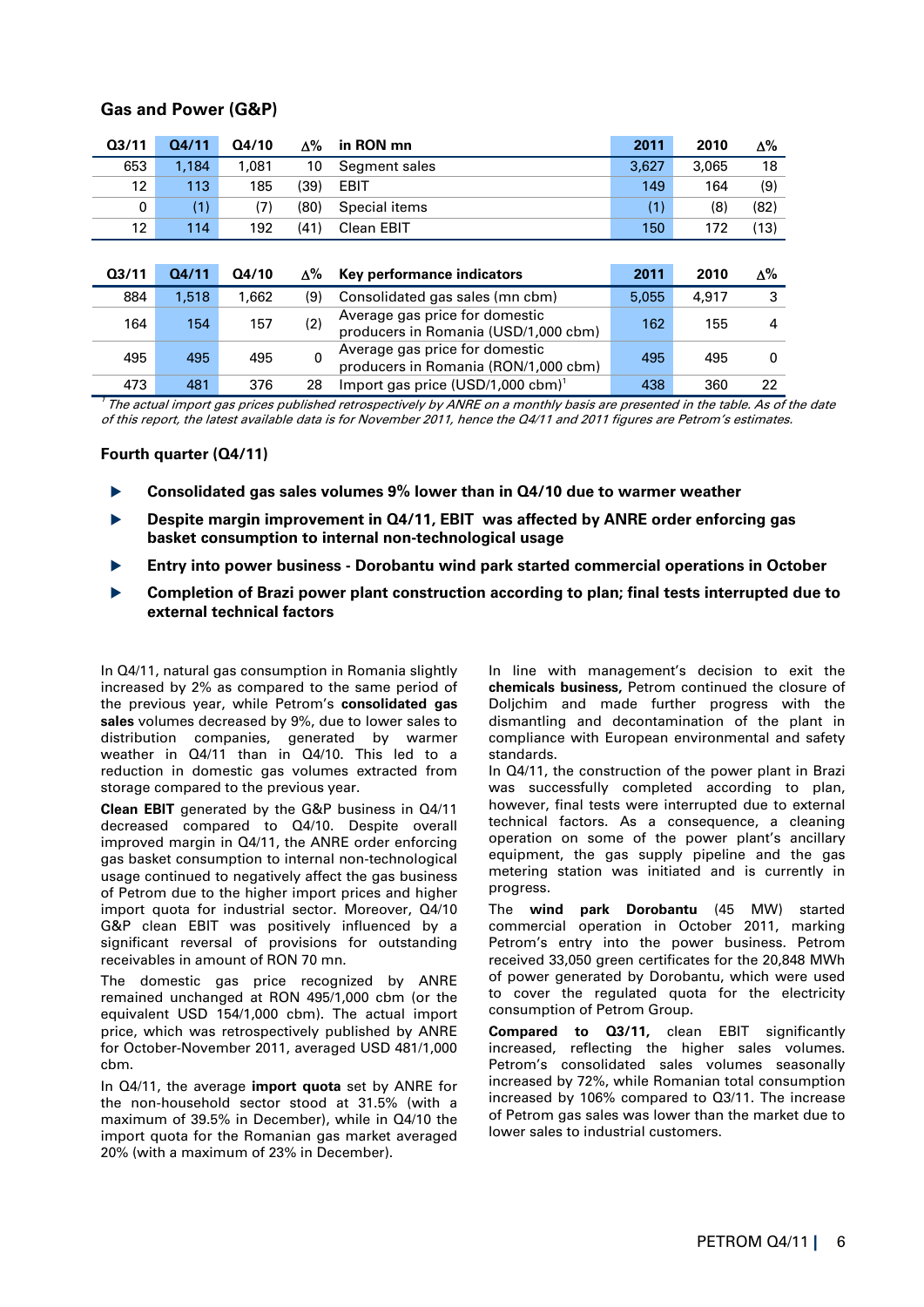#### **January – December 2011**

In 2011, Petrom's **consolidated gas sales** increased by 3% compared to 2010, in line with the increase in total gas consumption in Romania, due to higher sales to industrial customers. This increase was supported by additional domestic gas volumes available for sale as a result of Petrom's higher gas production in Romania (+2%), lower injection of domestic volumes into storage and lower internal consumption due to the final shut-down of the Doljchim fertilizer plant and the Arpechim refinery.

At the end of December 2011, Petrom's total volume of natural gas in storage amounted to 406 mn cbm, compared to 275 mn cbm at the end of December 2010.

**Clean EBIT** generated by the G&P business decreased compared to 2010. The gas business was mainly affected by the increased cost of gas supply, due to the higher import quota, higher import prices and also by the negative effect of the ANRE order, enforcing gas basket consumption to internal non-

technological usage. Nevertheless, the negative result in Doljchim in 2011 was reduced, due to the ongoing closure process.

New regulations setting up two different "gas baskets" for households, on the one hand, and nonhouseholds on the other, were put in place with effect from July 1, 2011. These regulations have temporarily frozen the gas price for households until the end of March 2012, while implementing three consecutive increases in gas prices for non-households (10% in July 2011, 8% in October 2011 and an additional 5% starting January 2012) to accommodate a higher import quota than that applicable for the former gas basket and higher import gas prices. The price for the domestic component of the gas basket recognized by ANRE remained unchanged since February 2008 and has not been adjusted even to reflect the inflation since then.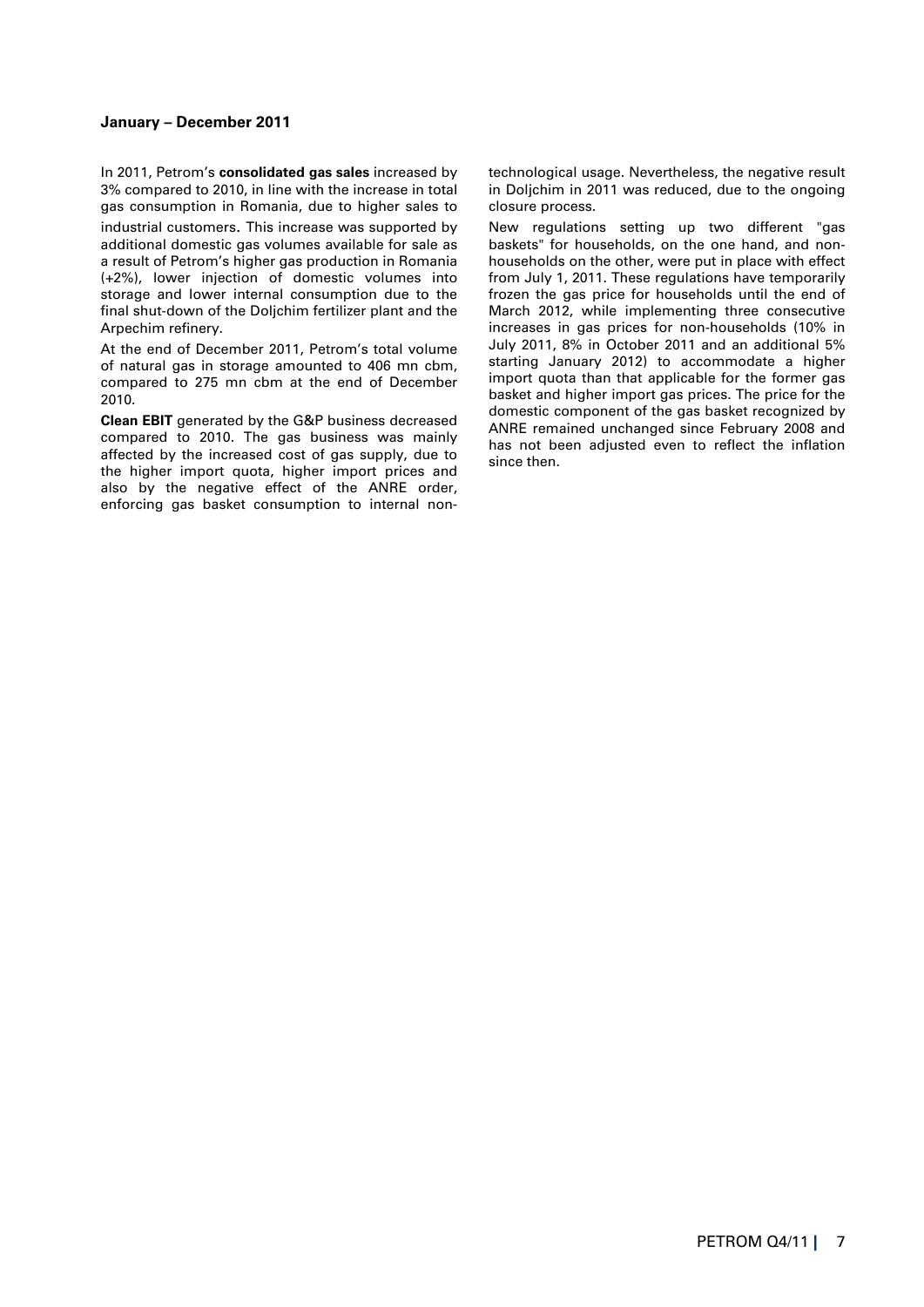## **Refining and Marketing (R&M)**

| Q <sub>3/11</sub> | 04/11 | Q4/10 | Δ%   | in RON mn                                           | 2011   | 2010   | Δ%   |
|-------------------|-------|-------|------|-----------------------------------------------------|--------|--------|------|
| 5,239             | 5.255 | 4.427 | 19   | Segment sales                                       | 18.957 | 15,176 | 25   |
| 185               | (376) | (123) | 206  | EBIT                                                | (187)  | 106    | n.m. |
| 0                 | (550) | (3)   | n.m. | Special items                                       | (651)  | 1)     | n.m. |
| 52                | 112   | 114   | (2)  | CCS effect: Inventory holding<br>gains/(losses) $1$ | 312    | 212    | 48   |
| 133               | 61    | (233) | n.m  | Clean CCS EBIT <sup>1</sup>                         | 152    | (104)  | n.m. |

| Q <sub>3/11</sub> | 04/11  | Q4/10 | Δ%   | Key performance indicators                          | 2011   | 2010 | $\Delta\%$ |
|-------------------|--------|-------|------|-----------------------------------------------------|--------|------|------------|
| (2.70)            | (4.62) | 0.69  | n.m. | Indicator refining margin (USD/bbl) <sup>2</sup>    | (2.40) | 0.33 | n.m.       |
| 0.84              | 1.00   | 1.05  | (5)  | Refining input (mn t) $3$                           | 3.79   | 4.15 | (9)        |
| 69                | 83     | 49    | 71   | Utilization rate refineries $(\%)$ <sup>4</sup>     | 79     | 49   | 63         |
| 0.82              | 0.91   | 1.04  | (12) | Refining output (mn t) $5$                          | 3.58   | 3.78 | (5)        |
| 1.42              | 1.37   | 1.51  | (9)  | Total refined product sales (mn t) 6                | 5.23   | 5.47 | (4)        |
| 1.14              | 1.10   | 1.08  | 2    | thereof Marketing sales volumes (mn t) <sup>7</sup> | 4.07   | 4.16 | (2)        |
| 795               | 793    | 801   | (1)  | Marketing retail stations                           | 793    | 801  | (1)        |

<sup>1</sup>Current cost of supply (CCS): Clean CCS EBIT eliminates special items and inventory holding gains/losses (CCS effects) resulting from R&M caused by increasing/decreasing crude oil prices<br><sup>2</sup> The indicator refining margin is based on the international quotations for products [Augusta] and Urals crude and a standard

yield set typical for Petrom's refineries until 2010. As of Q1/11 the indicator has been adapted to reflect the planned closure of the Arpechim refinery and the changes in the yield structure. Prior periods have not been restated.

 $^3$  Figure includes crude and semi-finished products, in line with OMV Group reporting standard.

<sup>4</sup>As of Q1/11, the Arpechim refinery is no longer reflected in the calculation. Prior periods have not been restated.

 $<sup>5</sup>$  Represents Refining sales volumes excluding traded goods sourced externally by Refining.</sup>

Includes all products sold by Petrom Group.

 $7$  Excludes export sales which are included in total refined product sales.

#### **Fourth quarter (Q4/11)**

- **R&M result burdened by the provision booked for the fine imposed by the Competition Council**
- **Restructuring of the Arpechim business is in final stages**
- **Deteriorated refining margins due to lower product cracks in a high crude price environment**
- **Total marketing sales volumes increased by 2% against Q4/10 driven by higher commercial sales; Group retail sales decreased by 6%, due to still weak demand**

**Segment sales** increased by 19% compared to Q4/10 driven by higher price levels.

**Clean CCS EBIT** came in positive, against the negative result in Q4/10, due to improved operational performance and stringent cost management, which more than offset the overall lower margins and volumes in a tight market environment. In addition, net special charges of RON (550) mn and positive CCS effects of RON 112 mn led to RON (376) mn of reported EBIT. Net special charges recorded in Q4/11 mainly relate to the provision booked for the fine imposed as a result of an antitrust investigation regarding the withdrawal of the retail product Eco Premium by the Competition Council (totaling RON 504 mn) and the impairment of LPG related assets. The restructuring of the Arpechim business, including employees' restructuring process, is in its final stages with ongoing measures in order to enable its further utilization as a terminal of selected assets (mainly logistic facilities) within the R&M downstream

operations. With regards to the remaining assets, we continue to prepare for the permanent closure as approved by the Supervisory Board in March 2011 while, at the same time, pursuing discussions with the Ministry of Economy, Commerce and Business Environment regarding their expressed intention to take over the refinery related assets.

**The indicator refining margin** stood at USD (4.62)/ bbl in Q4/11 compared to USD 0.69 /bbl in Q4/10. Although middle distillates crack spreads were higher in Q4/11 compared to the similar period of last year, the overall refining margin level deteriorated due to the higher cost of crude as a result of increased crude oil prices and lower spreads for gasoline and LPG.

The **utilization rate** of the refinery Petrobrazi stood at 83%, slightly below the level in Q4/10 (86%). Following the Supervisory Board decision to permanently close the Arpechim refinery, the utilization rate reflects only the Petrobrazi refinery utilization, starting Q1/11. The overall utilization rate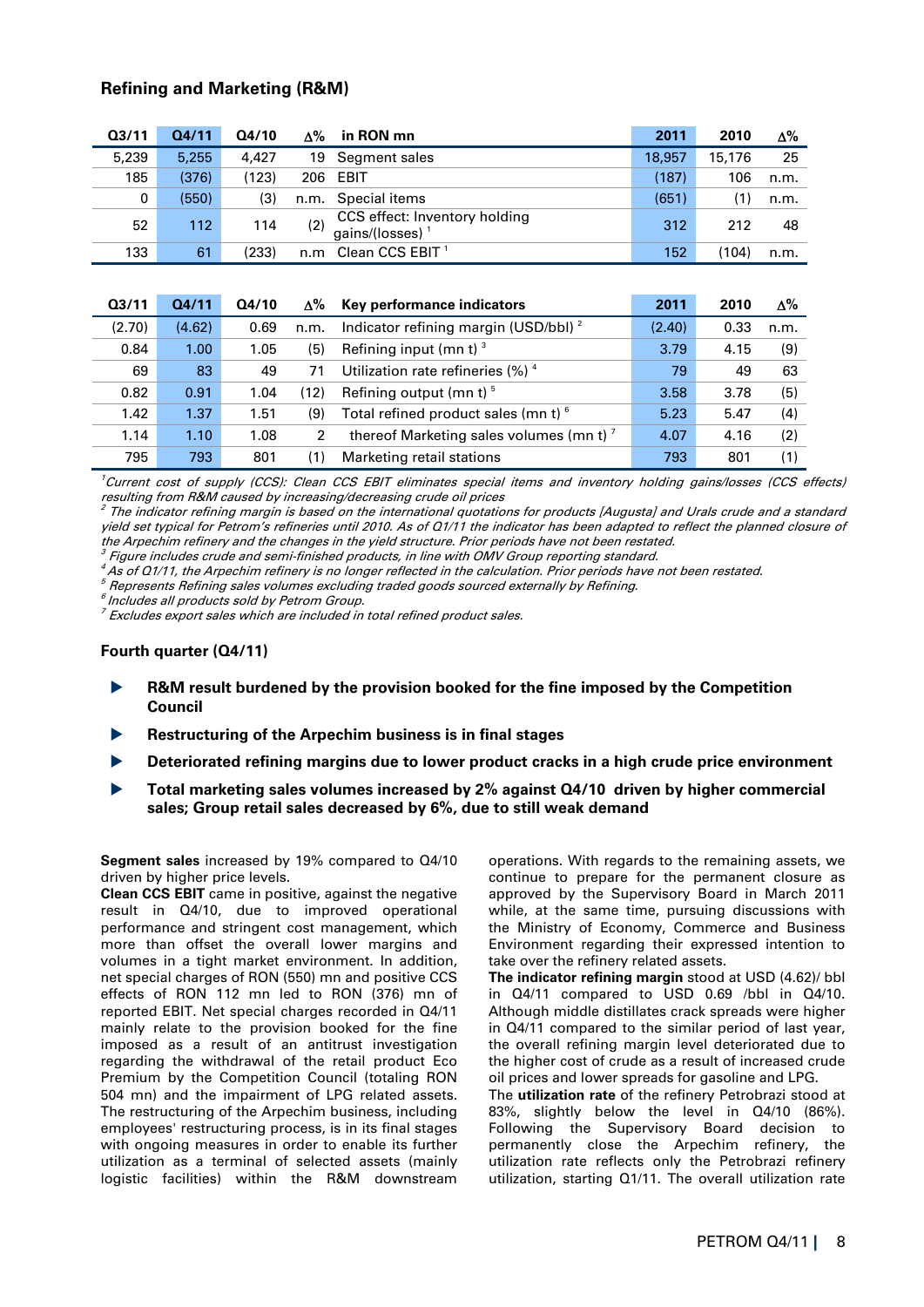during the same period last year stood at 49%, as the Arpechim refinery did not operate. The total quantity of **refining input** was 5% lower compared to Q4/10.

Total **refining output** in Q4/11 was 12% below that in Q4/10 whilst **total refined product sales** were 9% below, due to adverse market conditions.

**Total group marketing sales volumes** stood at 1,099 kt, 2% above Q4/10, as a result of higher commercial sales which fully offset the decrease in Group retail sales. Group retail sales represented 58% of total group marketing sales and decreased by 6% compared to Q4/10, slightly below the market, as demand was still subdued due to the continued weakness in purchasing power. Overall, Group

### **January – December 2011**

**Segment sales** increased by 25% due to higher price levels compared to 2010, despite lower quantities sold.

**Clean CCS EBIT** came in positive at RON 152 mn, better than the RON (104) mn in the previous year, as the improved cost and operational performance fully offset the lower refining margins triggered by increased crude oil prices. Net special charges totaled RON (651) mn, mainly relating to Arpechim closure costs, booked in Q1/11, the provision set up for the fine received from the Competition Council, and the impairment of LPG related assets in Q4/11.

The indicator **refining margin** was below the 2010 level as the higher gasoline and middle distillates cracks were more than offset by higher cost of crude driven by the significant increase in crude oil prices.

During 2011, a high **utilization rate** was maintained at the Petrobrazi refinery (79%). In contrast, the commercial sales volumes increased by 15% compared to Q4/10, driven by higher diesel, bitumen and heavy fuel oil sales. The total number of **retail stations** within the Group as of end of December 2011 decreased by 1% compared to Q4/10, mainly due to retail network optimization in the Republic of Moldova.

**Compared to Q3/11,** clean CCS EBIT decreased considerably despite stringent cost management, reflecting worse refining margins due to lower cracks for gasoline and lower marketing result. The marketing business was burdened by seasonally lower retail volumes and margins which could not be offset by the improved commercial result.

Petrobrazi utilization rate during 2010 stood at 70% as the refinery was stopped for one month in Q2/10 in order to perform the planned cycle-end turnaround. During 2010, the overall utilization rate for both Petrobrazi and Arpechim stood at 49%, with Arpechim in use for approximately three months. Total **refining output** was down 5% compared to 2010.

Despite significant cost savings achieved in 2011, the clean **marketing** result was lower compared to 2010, as margins and volumes were negatively affected, mainly in the retail business, by the still weak economic environment with subdued demand.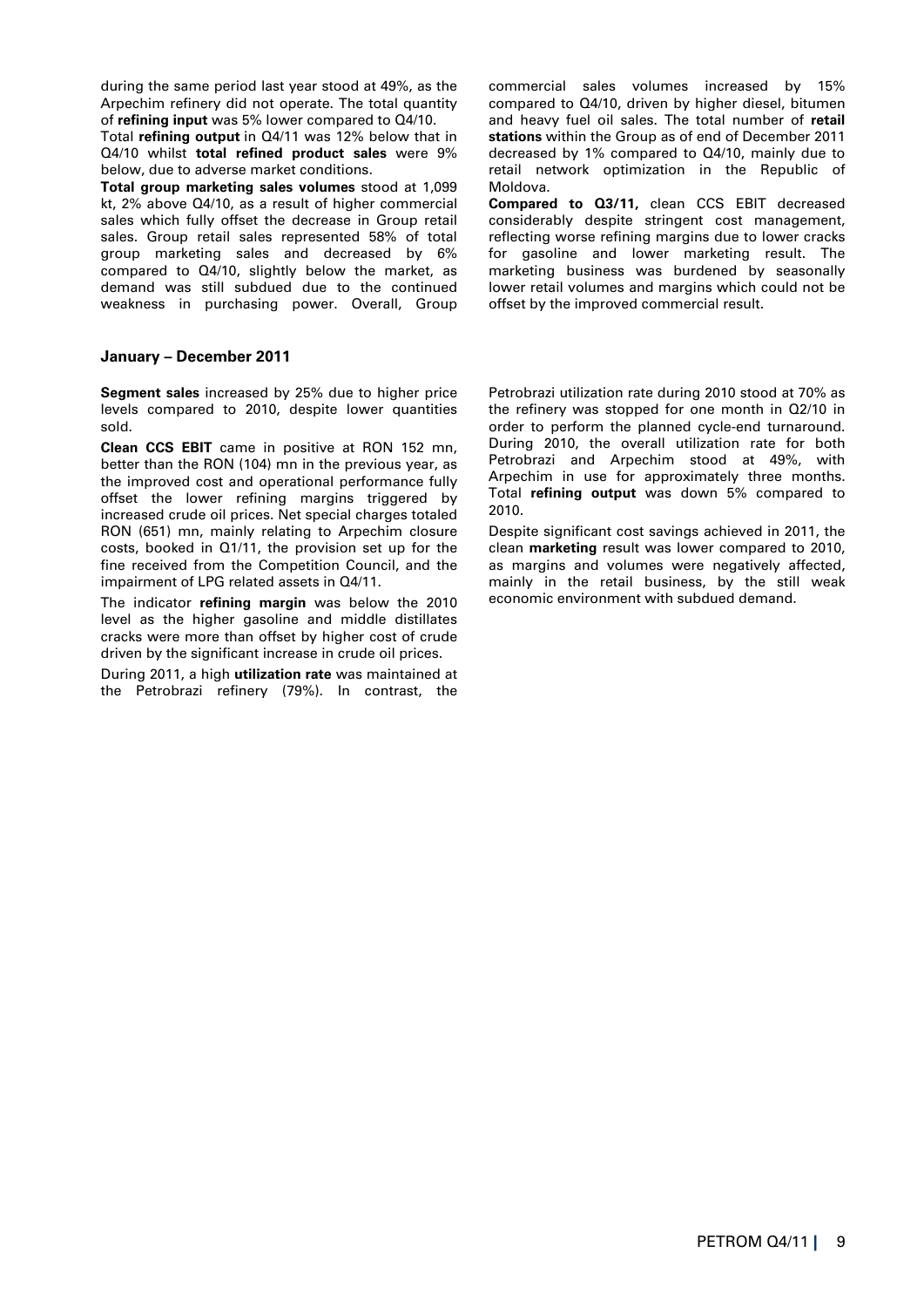# **Financial highlights**

### **Group interim financial statements and notes (condensed, unaudited)**

### **Legal principles and general accounting policies**

The condensed consolidated financial statements for 2011 have been prepared in accordance with International Financial Reporting Standards (IFRS), as adopted by the European Union.

The detailed structure of the consolidated companies in Petrom Group at December 31, 2011 is presented in the Appendix 1 to the current report.

### **Changes in the consolidated Group**

As of December 1, 2011, the activities of Aviation Petroleum S.R.L. were merged into Petrom Aviation S.A., both companies from Romania. Wind Power Park S.R.L. changed its name into OMV Petrom Wind Power S.R.L. as of November 7, 2011.

#### **Seasonality and cyclicality**

Seasonality is of particular significance in G&P and R&M; for details please refer to the relevant section in the business segments.

#### **Exchange rates**

Petrom uses the National Bank of Romania (NBR) exchange rates in its consolidation process. Income statements of subsidiaries are translated to RON using average exchange rates published by the National Bank of Romania, detailed below.

Statements of the financial position of foreign subsidiaries are translated to RON using the closing rate method based on exchange rates published by the National Bank of Romania, detailed below.

| Q <sub>3/11</sub> | 04/11 | Q4/10 | $\Delta\%$ NBR FX rates   | 2011  | 2010  | $\Lambda\%$ |
|-------------------|-------|-------|---------------------------|-------|-------|-------------|
| 4.276             | 4.335 | 4.288 | Average EUR/RON FX rate   | 4.238 | 4.211 |             |
| 3.096             | 3.216 | 3.155 | 2 Average USD/RON FX rate | 3.048 | 3.180 | (4)         |
| 4.322             | 4.320 | 4.285 | Closing EUR/RON FX rate   | 4.320 | 4.285 |             |
| 3.163             | 3.339 | 3.205 | 4 Closing USD/RON FX rate | 3.339 | 3.205 | 4           |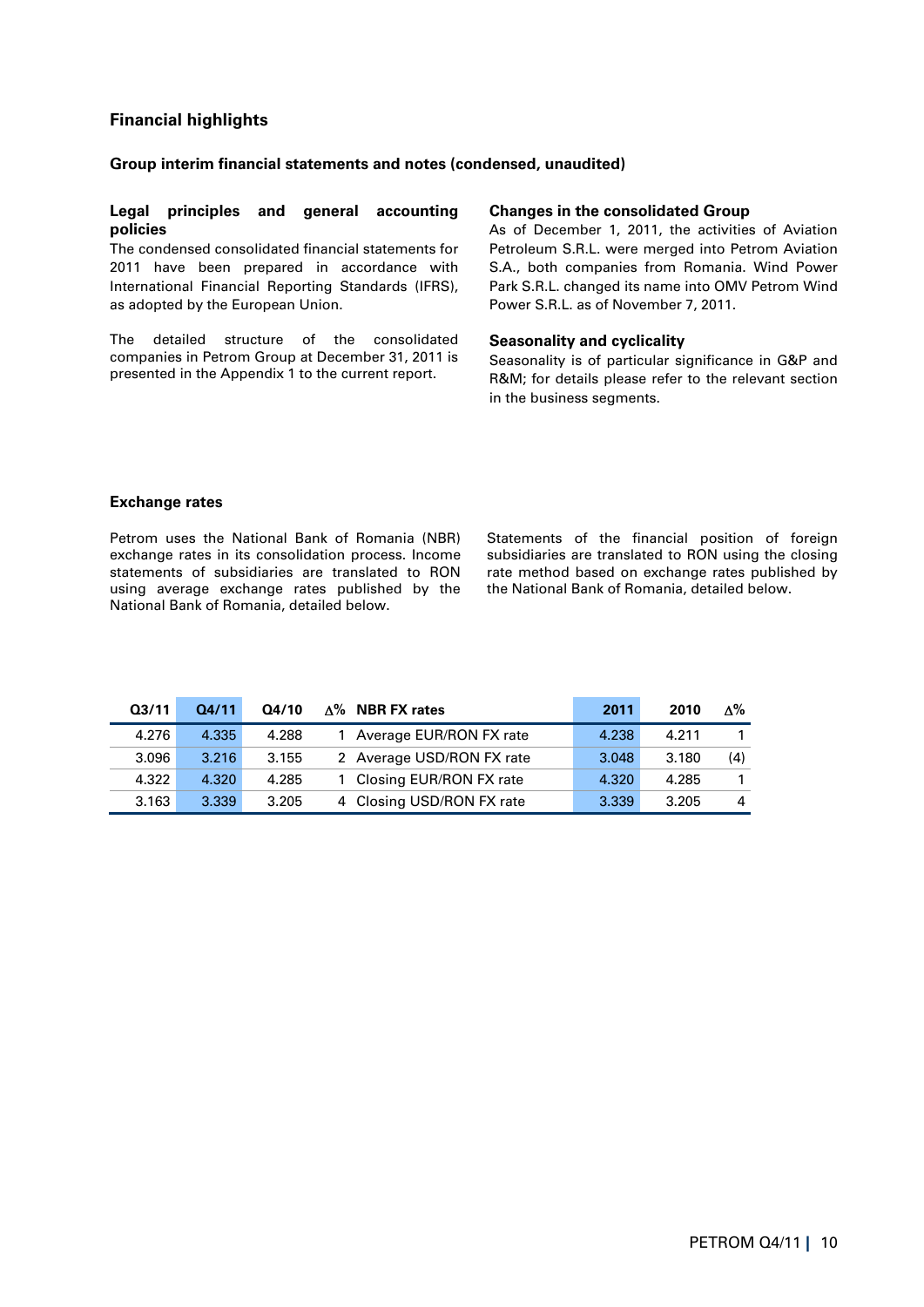# **Income statement (unaudited)**

| 03/11      | Q4/11       | Q4/10      | <b>Consolidated statement of income</b><br>in RON mn  | 2011         | 2010        |
|------------|-------------|------------|-------------------------------------------------------|--------------|-------------|
| 5,952.54   | 6,390.03    | 5,457.57   | Sales revenues                                        | 22,613.65    | 18,615.69   |
| (160.53)   | (133.60)    | (118.59)   | Direct selling expenses                               | (564.14)     | (436.61)    |
| (3,938.26) | (4, 145.00) | (3,747.59) | Production costs of sales                             | (14, 320.74) | (12,790.98) |
| 1,853.75   | 2,111.43    | 1,591.39   | <b>Gross profit</b>                                   | 7,728.77     | 5,388.10    |
| 106.73     | 123.47      | 163.87     | Other operating income                                | 432.51       | 513.85      |
| (292.60)   | (356.64)    | (310.93)   | Selling expenses                                      | (1, 160.71)  | (1, 218.63) |
| (64.62)    | (55.72)     | (56.76)    | Administrative expenses                               | (237.36)     | (231.17)    |
| (44.60)    | (37.00)     | (62.69)    | <b>Exploration expenses</b>                           | (420.25)     | (186.59)    |
| (220.37)   | (603.85)    | (351.15)   | Other operating expenses                              | (1,407.20)   | (1,280.05)  |
| 1,338.29   | 1,181.69    |            | 973.73 Earnings before interest and taxes (EBIT)      | 4,935.76     | 2,985.51    |
| (0.02)     | (1.71)      | (0.73)     | Income from associated companies                      | 3.12         | 6.72        |
| (60.34)    | (158.52)    | (113.46)   | Net interest expense                                  | (332.88)     | (537.00)    |
| 117.16     | 59.53       | 41.98      | Other financial income and expenses                   | 2.59         | 150.09      |
| 56.80      | (100.70)    | (72.21)    | <b>Net financial result</b>                           | (327.17)     | (380.19)    |
| 1,395.09   | 1,080.99    | 901.52     | <b>Profit from ordinary activities</b>                | 4,608.59     | 2,605.32    |
| (218.65)   | (243.08)    | (122.66)   | Taxes on income                                       | (849.97)     | (415.67)    |
| 1,176.44   | 837.91      | 778.86     | Net income for the period                             | 3,758.62     | 2,189.65    |
| 1,175.28   | 837.96      | 780.65     | thereof attributable to stockholders of<br>the parent | 3,756.75     | 2,201.22    |
| 1.16       | (0.05)      | (1.79)     | thereof attributable to non-controlling<br>interests  | 1.87         | (11.57)     |
| 0.0207     | 0.0148      | 0.0138     | Basic earnings per share in RON                       | 0.0663       | 0.0389      |

# **Statement of comprehensive income (unaudited)**

| Q <sub>3/11</sub> | Q4/11    | Q4/10   | $\Delta \%$ | <b>Consolidated statement of</b><br>comprehensive income in RON mn          | 2011     | 2010     | ∆%   |
|-------------------|----------|---------|-------------|-----------------------------------------------------------------------------|----------|----------|------|
| 1,176.44          | 837.91   | 778.86  | 8           | Net income for the period                                                   | 3,758.62 | 2,189.65 | 72   |
| (32.78)           | (34.77)  | (12.78) | 172         | Exchange differences from translation<br>of foreign operations              | (10.78)  | (39.12)  | (72) |
| 232.21            | (181.59) | 66.75   | n.m.        | Unrealized gains/(losses) on hedges                                         | (151.89) | 215.00   | n.m. |
| (37.15)           | 29.05    | (10.68) | n.m.        | Income tax relating to components of<br>24.30<br>other comprehensive income |          | (34.40)  | n.m. |
| 162.28            | (187.31) | 43.29   | n.m.        | Other comprehensive income for the<br>(138.37)<br>period, net of tax        |          | 141.48   | n.m. |
| 1,338.72          | 650.60   | 822.15  | (21)        | Total comprehensive income for the<br>period                                | 3,620.25 | 2,331.13 | 55   |
| 1,339.52          | 652.14   | 824.52  | (21)        | thereof attributable to stockholders of<br>the parent                       | 3.619.42 | 2,349.68 | 54   |
| (0.80)            | (1.54)   | (2.37)  | (35)        | thereof attributable to non-controlling<br>0.83<br>interests                |          | (18.55)  | n.m. |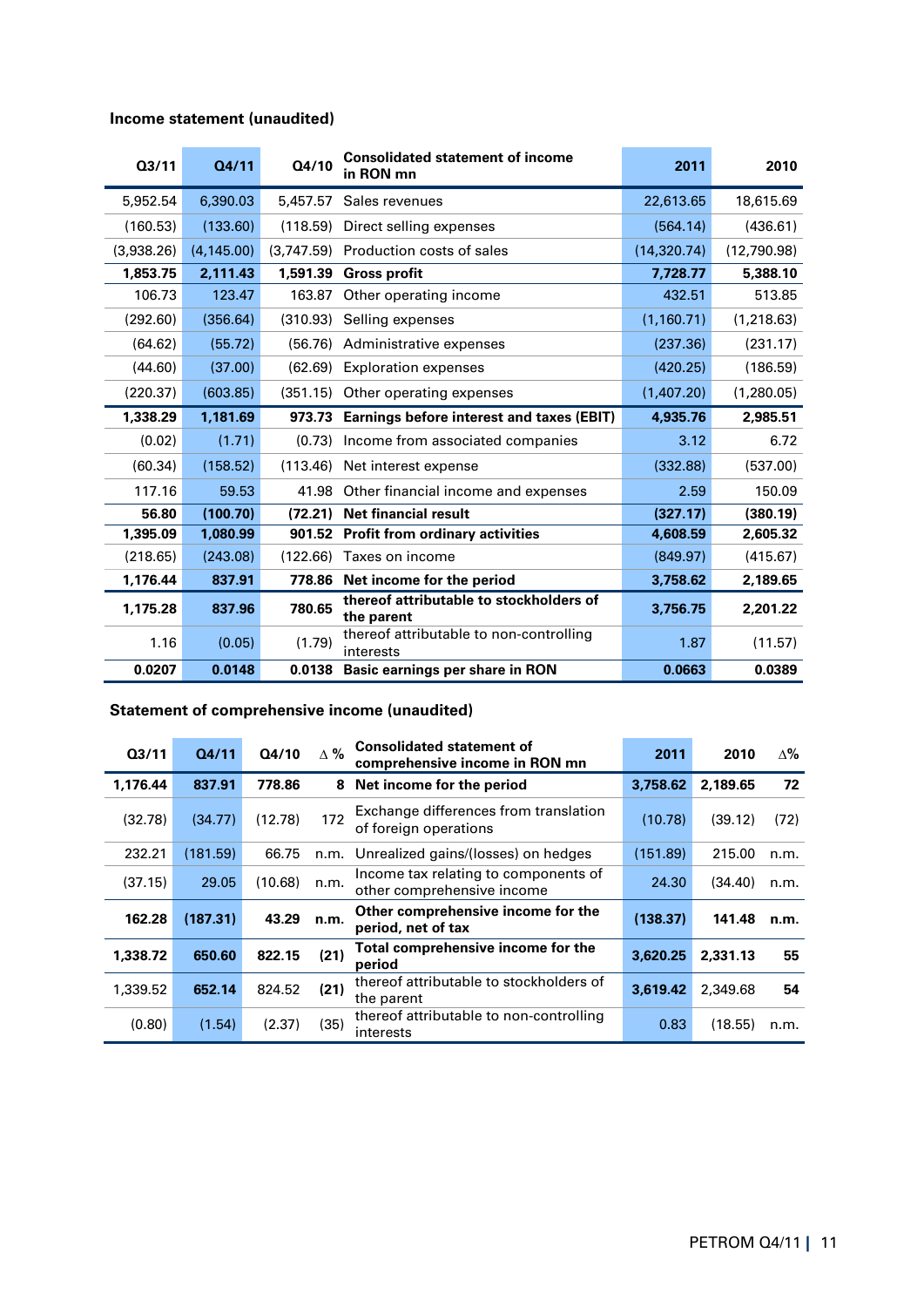### **Notes to the income statement**

### **Fourth quarter 2011 (Q4/11)**

**Consolidated sales** in Q4/11 increased by 17% compared to Q4/10, amounting to RON 6,390 mn, mainly driven by the positive oil price environment. R&M represented 82% of total consolidated sales, G&P accounted for 16% and E&P for approximately 2% (sales in E&P being largely intra-group sales rather than third-party sales).

The **Group's EBIT** amounted to RON 1,182 mn, 21% higher than the RON 974 mn result recorded in the same period last year, mainly driven by higher sales and lower restructuring provisions that compensated the significant negative effect generated by the RON 504 mn fine received from the Romanian Competition Council. **Clean CCS EBIT** of RON 1,710 mn is well above the RON 972 mn recorded in Q4/10. The clean CCS EBIT is stated after eliminating net special expenses of RON 640 mn and inventory holding gains of RON 112 mn.

The **net financial result** of RON (101) mn was below the net financial loss recorded in Q4/10 amounting to RON (72) mn, mainly due to higher interest charges mainly from receivables discounting.

The profit from ordinary activities amounted to RON 1,081 mn and the **corporate income tax** expense stood at RON 243 mn. **Current taxes** on the Group's income were RON 292 mn and **deferred tax** income amounted to RON 49 mn. The effective tax rate in Q4/11 was 22% (Q4/10: 14%). This increase was mainly driven by the

#### **January – December 2011**

**Consolidated sales** for 2011 increased by 21% compared to 2010, to RON 22,614 mn, mainly driven by higher oil and fuel prices and increased gas sales volumes, partially offset by the negative impact from oil price hedges. R&M represented 83% of total consolidated sales, G&P accounted for 14% and E&P for approximately 3% (sales in E&P being largely intragroup sales rather than third-party sales).

The **Group's EBIT** amounted to RON 4,936 mn, 65% higher than 2010, mainly driven by the favorable oil price environment, but reduced by higher exploration expenses and by higher expenses in R&M in relation with the fine received from the Competition Council.

**Clean CCS EBIT** increased to RON 5,475 mn. Clean CCS EBIT is stated after eliminating net special expenses of RON 852 mn and inventory holding gains of RON 312 mn.

The **net financial result** of RON (327) mn improved compared to 2010 (RON (380) mn). The financial result was positively influenced by lower interest costs and the lower unwinding effect for provisions, partially offset by the negative effect of lower FX gains in 2011

fine imposed by the Competition Council in Q4/11 which is not tax deductible.

**Net income attributable to stockholders** (i.e. net income attributable to **stockholders** of the parent) was RON 838 mn, above RON 781 mn in Q4/10. **Clean CCS net income attributable to stockholders** was RON 1,282 mn. **EPS** was RON 0.0148 in Q4/11, versus RON 0.0138 in Q4/10, while **clean CCS EPS** was RON 0.0226, compared to RON 0.0138 in Q4/10.

**Compared to Q3/11**, sales increased by 7%, mainly driven by seasonally higher gas sales volumes. EBIT amounted to RON 1,182 mn, 12% lower compared to Q3/11, being negatively influenced by the fine received from Competition Council. Clean CCS EBIT increased by 31%. The net financial loss of RON (101) mn was significantly below the gain recorded in Q3/11 (RON 57 mn), driven by negative FX effects and higher interest charges mainly related to receivables discounting. Further to the profit from ordinary activities, **corporate income tax** amounted to RON 243 mn (Q3/11: RON 219 mn). **The effective corporate tax rate** was 22% (Q3/11: 16%). **Net income attributable to stockholders** was RON 838 mn, lower than the Q3/11 value of RON 1,175 mn. At RON 1,282 mn, clean CCS net income attributable to stockholders also increased versus Q3/11 (RON 1,148 mn).

compared with 2010, mainly related to USD loans given by Petrom to its Kazakh subsidiaries.

As a consequence of the increase in profits from ordinary activities in 2011 to RON 4,609 mn, the **corporate tax charge** also recorded an increase. **Current taxes** on the Group's income were RON 910 mn and income from **deferred taxes** of RON 60 mn were recognized in 2011. The **effective corporate tax rate** increased to 18% (2010: 16%) as a result of higher non-deductible expenses such as the impairment of the Kultuk exploration license in Kazakhstan and the fine received from the Competition Council.

**Net income attributable to stockholders** (i.e. net income attributable to **stockholders** of the parent) was RON 3,757 mn, higher compared to 2010 (RON 2,201 mn). Minority interests were RON 2 mn compared to RON (12) mn in 2010. **Clean CCS net income attributable to stockholders** was RON 4,206 mn. **EPS**  was RON 0.0663 in 2011 (2010: RON 0.0389) and **clean CCS EPS** was RON 0.0743 (2010: RON 0.0434).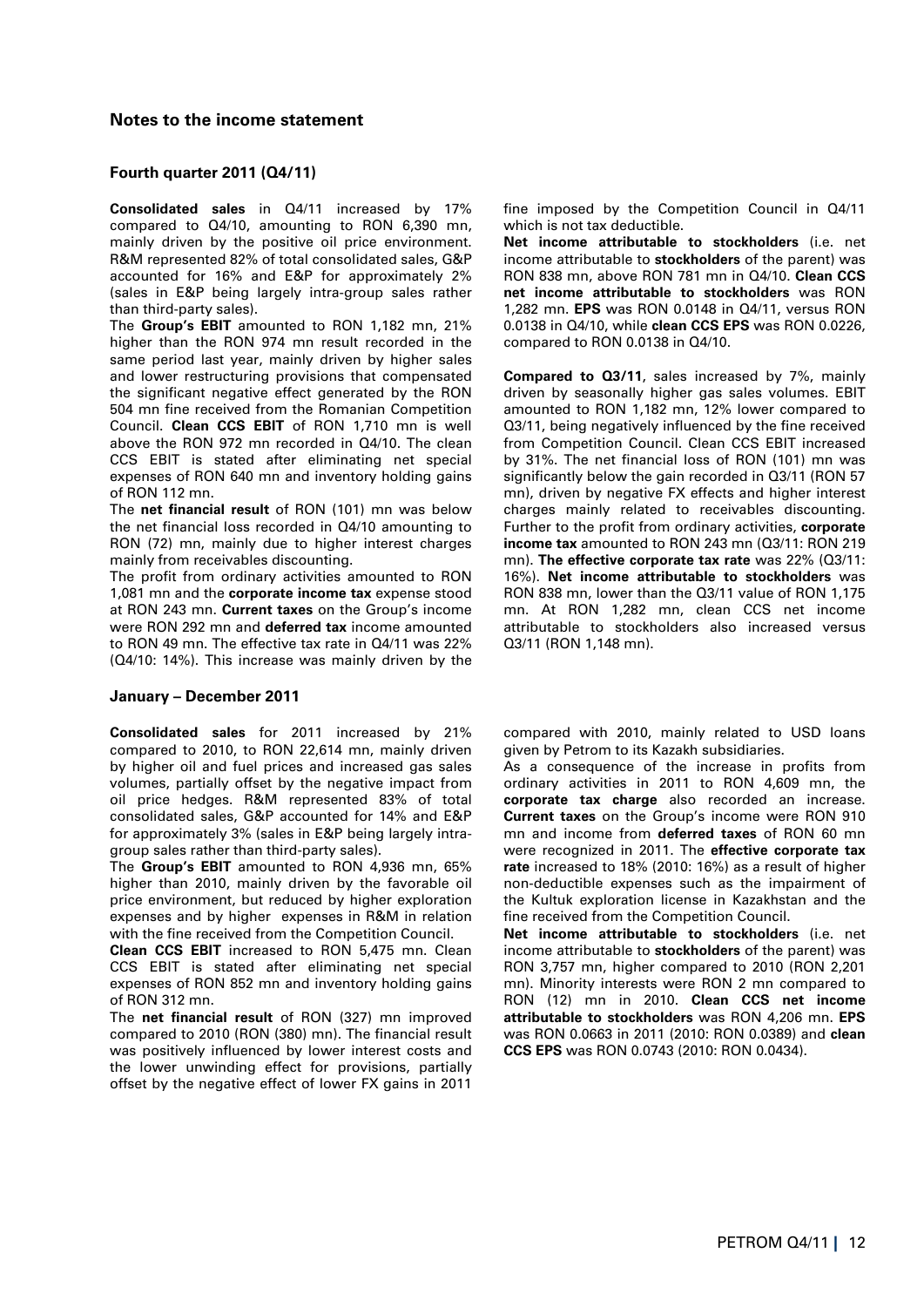| Consolidated statement of financial position in RON mn     | Dec 31, 2011 | Dec 31, 2010 |
|------------------------------------------------------------|--------------|--------------|
| <b>Assets</b>                                              |              |              |
|                                                            |              |              |
| Intangible assets                                          | 1,120.98     | 1,369.49     |
| Property, plant and equipment                              | 26,334.28    | 23,777.15    |
| Investments in associated companies                        | 40.91        | 40.65        |
| Other financial assets                                     | 2,669.22     | 2,492.84     |
| Other assets                                               | 48.90        | 45.23        |
| Deferred tax assets                                        | 807.22       | 734.11       |
| Non-current assets <sup>1</sup>                            | 31,021.51    | 28,459.47    |
|                                                            |              |              |
| Inventories                                                | 2,349.04     | 2,500.12     |
| Trade receivables                                          | 1,825.72     | 1,397.98     |
| Other financial assets                                     | 112.10       | 138.72       |
| Other assets                                               | 349.79       | 603.08       |
| Cash and cash equivalents                                  | 753.84       | 1,588.60     |
| Non-current assets held for sale                           | 76.44        | 77.29        |
| <b>Current assets</b>                                      | 5,466.93     | 6,305.79     |
|                                                            |              |              |
| <b>Total assets</b>                                        | 36,488.44    | 34,765.26    |
| <b>Equity and liabilities</b>                              |              |              |
| Capital stock                                              | 18,983.37    | 18,983.37    |
| Reserves                                                   | 2,119.03     | (497.79)     |
| Stockholders' equity                                       | 21,102.40    | 18,485.58    |
| Non-controlling interests                                  | (25.79)      | (26.54)      |
| <b>Equity</b>                                              | 21,076.61    | 18,459.04    |
|                                                            |              |              |
| Provisions for pensions and similar obligations            | 195.23       | 297.16       |
| Interest-bearing debts                                     | 2,173.30     | 3,465.51     |
| Provisions for decommissioning and restoration obligations | 5,897.65     | 5,917.85     |
| Other provisions                                           | 860.09       | 842.32       |
| <b>Other financial liabilities</b>                         | 148.54       | 178.38       |
| Deferred tax liabilities                                   | 12.27        | 26.70        |
| Non-current liabilities <sup>1</sup>                       | 9,287.08     | 10,727.92    |
|                                                            |              |              |
| Trade payables                                             | 2,982.58     | 3,453.35     |
| Interest-bearing debts                                     | 463.95       | 391.05       |
| Current income tax payable                                 | 276.05       | 214.64       |
| Other provisions and decommissioning                       | 1,311.45     | 739.07       |
| Other financial liabilities                                | 479.16       | 302.10       |
| <b>Other liabilities</b>                                   | 611.56       | 478.09       |
| <b>Current liabilities</b>                                 | 6,124.75     | 5,578.30     |
|                                                            |              |              |
| <b>Total equity and liabilities</b>                        | 36,488.44    | 34,765.26    |

# **Statement of financial position, capital expenditure and gearing (unaudited)**

 $^{\prime}$  Starting with 2011, deferred tax assets and deferred tax liabilities are included in non-current assets and non-current liabilities; prior year figures have been adapted accordingly.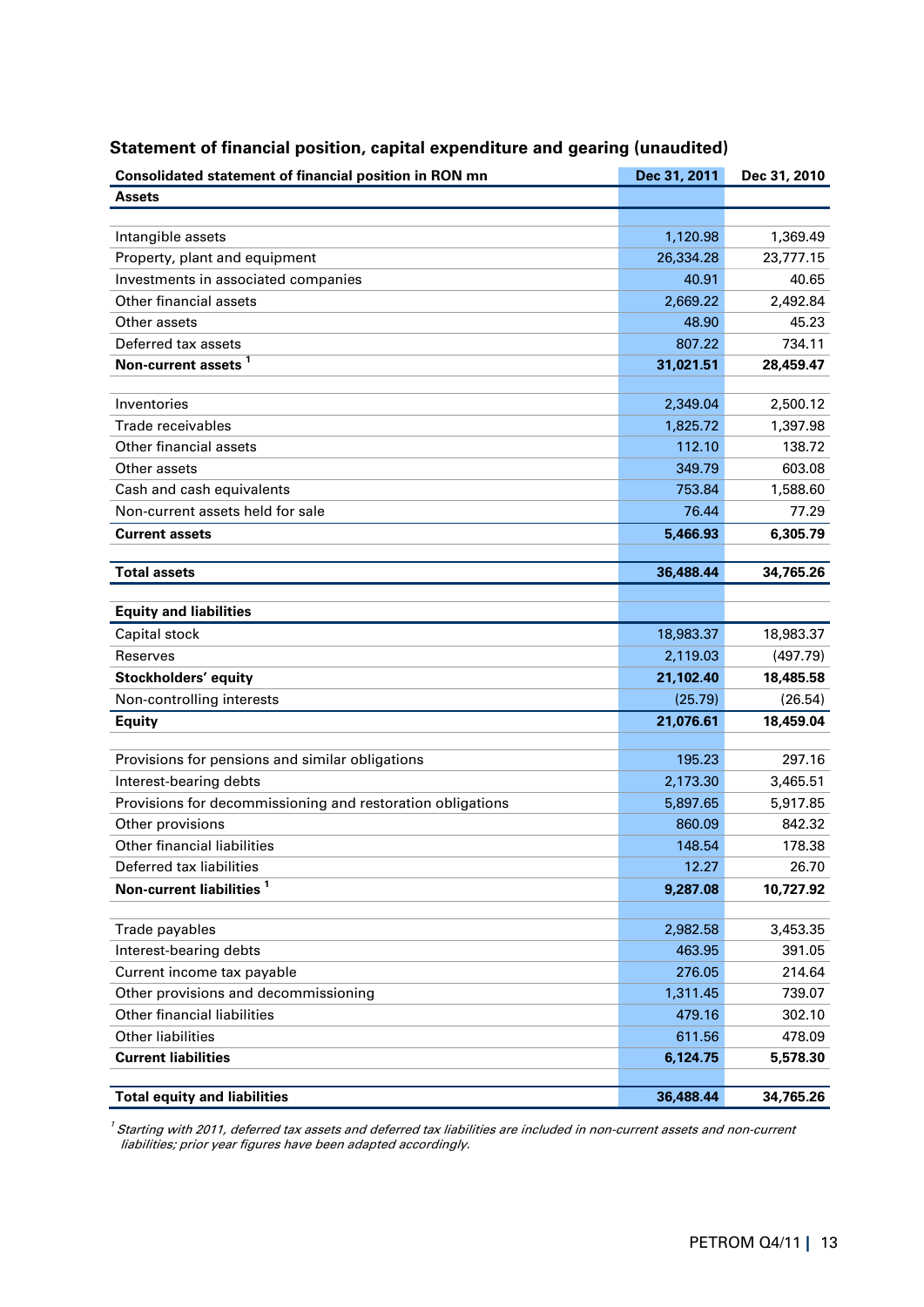## **Notes to the statement of the financial position as of December 31, 2011**

**Capital expenditure** slightly decreased to RON 4,803 mn (2010: RON 4,863 mn) influenced by substantially lower CAPEX in G&P (since construction works at the Brazi power plant were in their final stage), compensated by higher CAPEX in E&P and R&M.

Investments in **E&P** activities (RON 3,254 mn) represented 68% of total CAPEX in 2011 and were focused on drilling development wells, workover activities and sub-surface operations, field redevelopment projects, production equipments, waste infrastructure, and equipment needed by E&P Services.

Approximately 11% of investments were realized in **G&P** (RON 515 mn), split almost equally between the two power projects, the Brazi power plant and construction works for the Dorobantu wind park. The wind park Dorobantu started commercial operations on October 1, 2011 and the construction of the Brazi gas fired power plant was successfully completed. However, final tests were interrupted due to external technical factors and full commercial operation is now anticipated for H2/12.

**R&M** investments (RON 980 mn) accounted for 20% of the total in 2011. Investments were mainly related to the major project in Refining, namely Petrobrazi modernization (especially for the modernization of the crude and vacuum distillation unit, the coker installation as well as the projects for site infrastructure). In addition, investment funds were directed to legal and environmental compliance, as well as for the construction of the Isalnita terminal in Romania.

CAPEX for the Corporate & Other **(Co&O)** segment was RON 54 mn, mainly referring to investments directed to IT projects.

Compared to the end of 2010, **total assets** increased by RON 1,723 mn to RON 36,488 mn at the end of 2011. The change was mainly driven by the net increase of RON 2,309 mn in property, plant and equipment and intangible assets, as the investments exceeded depreciation and impairments. This increase was partially offset by the decrease in **cash and cash equivalents** by RON 835 mn, mainly caused by loan reimbursements and dividend payments during 2011.

**Equity** increased to RON 21,077 mn as of December 31, 2011 due to the higher net profit in 2011, only partially offset by the distribution of dividends for the 2010 financial year (RON 1,003 mn). The Group's equity ratio<sup>1</sup> increased to 58% at the end of December 2011, 9% above the level at the end of December 2010 (53%).

**Total interest bearing** debts decreased from RON 3,857 mn at the end of December 2010 to RON 2,637 mn as of December 31, 2011 due to loan reimbursements by OMV Petrom S.A. during 2011.

The Group's liabilities other than interest bearing debts increased by RON 325 mn, mainly resulting from increases in other provisions (mainly related to the provision booked in December 2011 for the fine received from the Romanian Competition Council) as well as in financial liabilities from the fair value of hedging contracts which were only partly offset by a decrease in trade payables.

Petrom Group's net debt<sup>2</sup> shows a decrease to RON 1,955 mn, compared to RON 2,299 mn at the end of 2010. As of December 31, 2011, the **gearing ratio3** decreased to 9.28%, from 12.45% in December 2010, positively influenced by the net profit recorded in 2011.

 $^{\prime}$  Equity ratio is calculated as Equity/(total assets) x 100

<sup>2</sup>Net debt is calculated as interest bearing debts including financial lease liability less cash and cash equivalents

 $3$  Gearing ratio is calculated as Net debt/(equity) x 100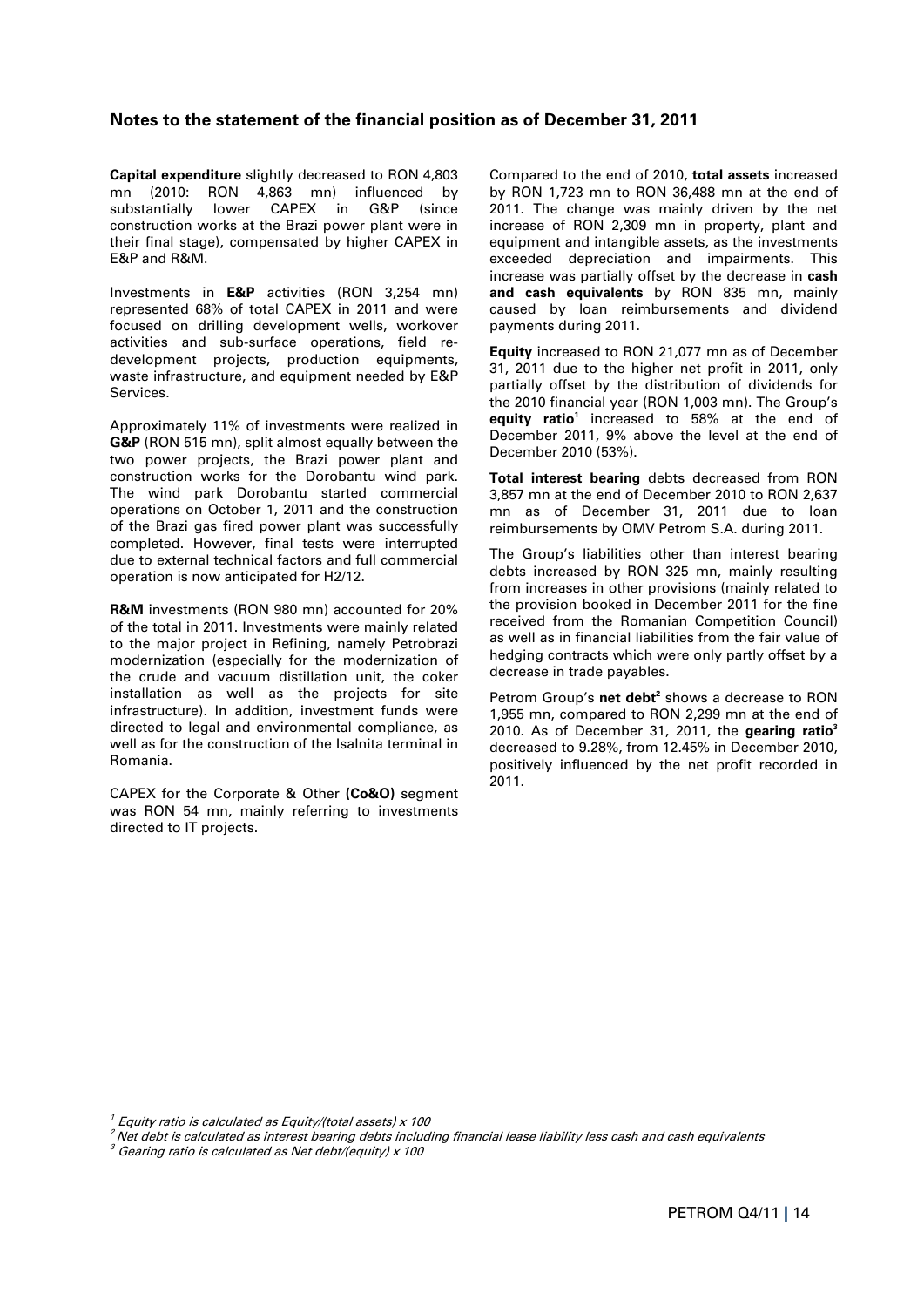## **Cash flows (unaudited)**

| Q3/11       | Q4/11      |            | Q4/10 Summarized statement of cash flows (in RON mn)               | 2011        | 2010       |
|-------------|------------|------------|--------------------------------------------------------------------|-------------|------------|
| 1,395.09    | 1,080.99   |            | 901.52 Profit before taxation                                      | 4,608.59    | 2,605.32   |
| (97.24)     | 373.62     | (74.53)    | Net change in provisions                                           | 200.07      | (325.37)   |
| 3.68        | 1.97       | 3.59       | Losses/(gains) on the disposal of non-current<br>assets            | (4.68)      | (9.48)     |
| 660.92      | 733.74     | 711.29     | Depreciation, amortization including write-ups                     | 2,830.21    | 2,811.62   |
| (115.06)    | 19.56      | (26.49)    | Other adjustments                                                  | 203.86      | (18.31)    |
| 1,847.39    | 2,209.88   | 1,515,38   | <b>Sources of funds</b>                                            | 7,838.05    | 5,063.78   |
| (179.81)    | 110.19     | 259.26     | (Increase)/decrease in inventories                                 | 33.61       | 4.01       |
| (143.94)    | (462.94)   | (303.97)   | (Increase)/decrease in receivables                                 | (432.42)    | (523.01)   |
| 176.20      | 132.72     |            | 620.02 (Decrease)/increase in liabilities                          | (53.45)     | 559.36     |
| (7.39)      | (81.21)    | (45.82)    | Net interest received/(paid)                                       | (99.70)     | (108.72)   |
| (215.51)    | (226.31)   | 20.41      | Tax on profit paid                                                 | (844.47)    | (365.60)   |
| 1,476.94    | 1,682.33   | 2,065.28   | Net cash from operating activities                                 | 6,441.62    | 4,629.82   |
| (1, 226.03) | (1,542.58) | (1,091.11) | Intangible assets and property, plant and<br>equipment             | (5,264.87)  | (4,322.07) |
| 9.34        | 74.17      | 28.14      | Proceeds from sale of non-current assets                           | 113.17      | 135.30     |
| 0.00        | 0.00       | 0.00       | Investments, loans and other financial assets                      | 0.00        | (1.78)     |
| 0.00        | 0.00       | 0.00       | Acquisition of subsidiaries and businesses net of<br>cash acquired | 0.00        | (68.41)    |
| 59.25       |            | (3.53)     | Proceeds from sale of subsidiaries, net of cash<br>disposed        | 59.25       | (6.93)     |
| (1, 157.44) | (1,468.41) | (1,066.50) | Net cash used in investing activities                              | (5,092.45)  | (4,263.89) |
| (5.24)      | (213.62)   | (403.98)   | (Decrease)/increase in borrowings                                  | (1, 199.23) | 832.43     |
| (30.27)     | (2.46)     | (0.03)     | Dividends paid                                                     | (993.32)    | (0.28)     |
| (35.51)     | (216.08)   | (404.01)   | Net cash from financing activities                                 | (2, 192.55) | 832.15     |
| 15.98       | 10.31      | 1.52       | Effect of exchange rate changes on cash and cash<br>equivalents    | 8.62        | 6.52       |
| 299.97      | 8.15       | 596.29     | Net (decrease)/increase in cash and cash<br>equivalents            | (834.76)    | 1,204.60   |
| 445.72      | 745.69     | 992.31     | Cash and cash equivalents at beginning of period                   | 1,588.60    | 384.00     |
| 745.69      | 753.84     |            | 1,588.60 Cash and cash equivalents at end of period                | 753.84      | 1,588.60   |

#### **Notes to the cash flows**

In 2011, **free cash flow** (defined as net cash from operating activities less net cash used in investing activities) showed an inflow of funds of RON 1,349 mn (2010: RON 366 mn inflow). **Free cash flow less dividend payments** resulted in a cash inflow of RON 356 mn (2010: RON 366 mn inflow).

The inflow of funds from profit before tax, adjusted for non-cash items such as depreciation, net change of provisions and other non-cash adjustments was RON 7,838 mn (2010: RON 5,064 mn); **net working capital,** interest and taxes generated a cash outflow of RON 1,396 mn (2010: RON 434 mn).

**Cash flow from investing activities** (outflow of RON 5,092 mn; 2010: RON 4,264 mn) mainly includes payments for investments in intangible assets and property, plant and equipment.

**Cash flow from financing activities** shows an outflow of funds amounting to RON 2,193 mn (2010: inflow of RON 832 mn), mainly coming from the decrease in loans in OMV Petrom S.A. and from payment of dividends at the amount of RON 993 mn. The net outflow reflects loan reimbursements which occurred during 2011, as OMV Petrom S.A. fully reimbursed the first and second club deal loans (due in 2012) and the tranches become due from loan agreements with the EBRD and Black Sea Trade and Development Bank. The repayments were larger than the new tranches withdrawn from EIB and the EBRD loans agreements. The first and second club deal loans were replaced by a EUR 930 mn multicurrency revolving credit facility concluded in November 2011 (see Significant Events, page 2).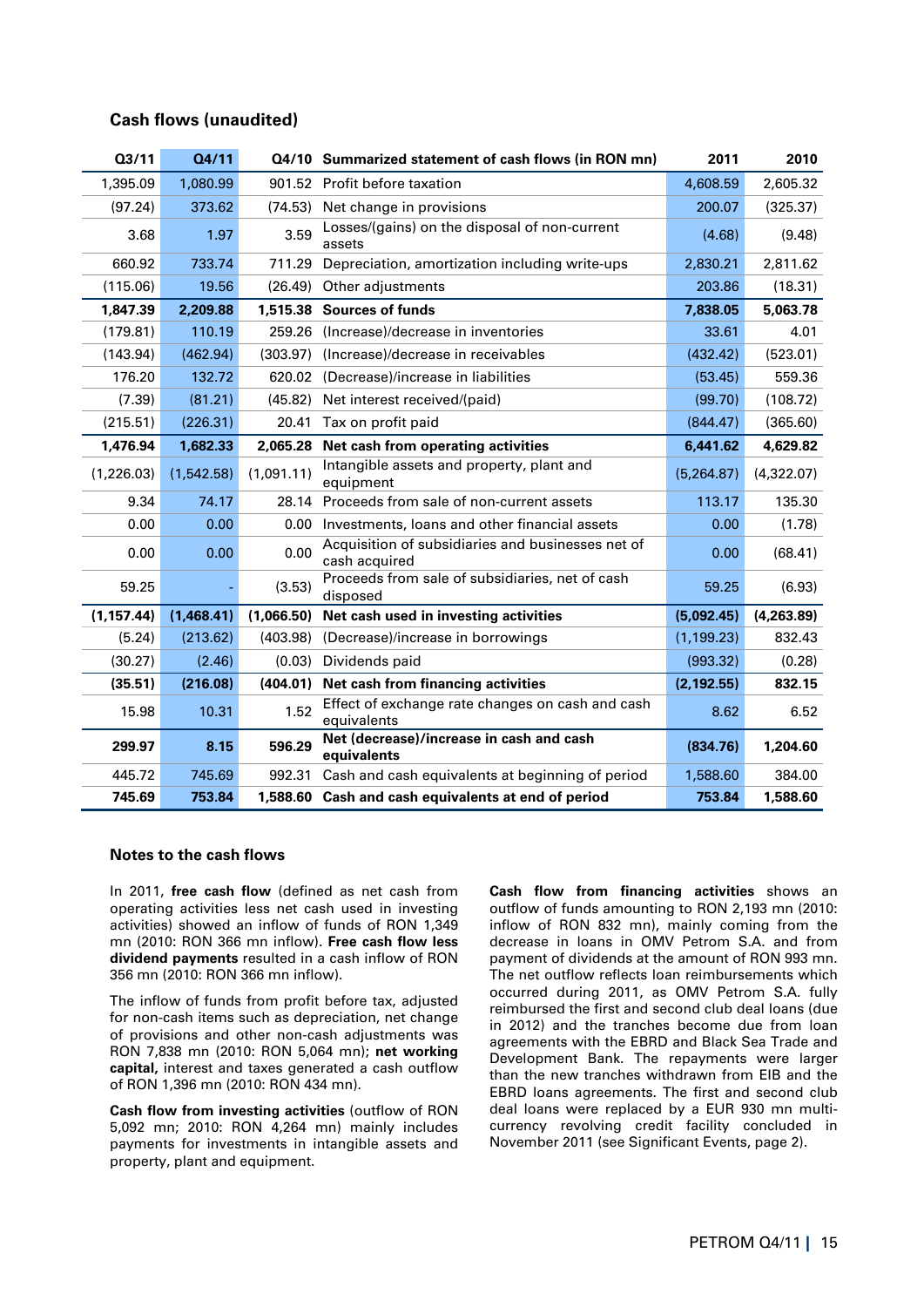# **Condensed statement of changes in equity (unaudited)**

| in RON mn                                    | <b>Share</b><br>capital | Revenue<br>reserves      | Other<br>reserves | Treasury<br>shares | Stockholders'<br>equity | Non-<br>controlling<br>interests | <b>Total</b><br>equity |
|----------------------------------------------|-------------------------|--------------------------|-------------------|--------------------|-------------------------|----------------------------------|------------------------|
| <b>January 1, 2011</b>                       | 18,983.37               | (555.42)                 | 57.65             | (0.02)             | 18,485.58               | (26.54)                          | 18,459.04              |
| Total comprehensive<br>income for the period |                         | 3.756.75                 | (137.33)          |                    | 3.619.42                | 0.83                             | 3.620.25               |
| Dividends distribution                       |                         | $-$ (1,002.60)           |                   | -                  | (1.002.60)              | (0.08)                           | (1,002.68)             |
| Purchase of own shares                       |                         | $\overline{\phantom{a}}$ |                   |                    |                         |                                  |                        |
| Distribution of own shares                   |                         |                          | -                 |                    |                         | ۰                                |                        |
| Change in non-controlling<br>interests       |                         |                          |                   |                    |                         |                                  |                        |
| <b>December 31, 2011</b>                     | 18,983.37               | 2,198.73                 | (79.68)           | (0.02)             | 21,102.40               | (25.79)                          | 21,076.61              |

| in RON mn                                    | <b>Share</b><br>capital  | Revenue<br>reserves      | Other<br>reserves <sup>1</sup> | Treasury<br>shares | Stockholders'<br>equity | Non-<br>controllina<br>interests | <b>Total</b><br>equity |
|----------------------------------------------|--------------------------|--------------------------|--------------------------------|--------------------|-------------------------|----------------------------------|------------------------|
| <b>January 1, 2010</b>                       | 18,983.37                | (2,756.64)               | (47.20)                        |                    | 16,179.53               | 11.30                            | 16,190.83              |
| Total comprehensive<br>income for the period |                          | 2.201.22                 | 148.46                         |                    | 2,349.68                | (18.55)                          | 2,331.13               |
| Dividends distribution                       |                          | $\overline{\phantom{a}}$ |                                |                    | -                       | (0.05)                           | (0.05)                 |
| Purchase of own shares                       | $\overline{\phantom{a}}$ |                          |                                | (1.78)             | (1.78)                  | $\overline{\phantom{a}}$         | (1.78)                 |
| Distribution of own shares                   | -                        | ۰                        |                                | 1.76               | 1.76                    | -                                | 1.76                   |
| Change non-controlling                       |                          |                          |                                |                    |                         |                                  |                        |
| interests                                    |                          | ۰                        | (43.61)                        |                    | (43.61)                 | (19.24)                          | (62.85)                |
| December 31, 2010                            | 18,983,37                | (555.42)                 | 57.65                          | (0.02)             | 18,485.58               | (26.54)                          | 18,459.04              |

 $1$  Other reserves contain mainly exchange differences from the translation of foreign operations and unrealized gains and losses from hedges.

# **Dividends**

At the Annual General Meeting held on April 26, 2011, the shareholders of OMV Petrom S.A. approved the distribution of dividends for the financial year 2010 for the amount of RON 1,003 mn. The payment of the dividends started on June 1, 2011. Dividend payments to minorities amounted to RON 482 mn in 2011.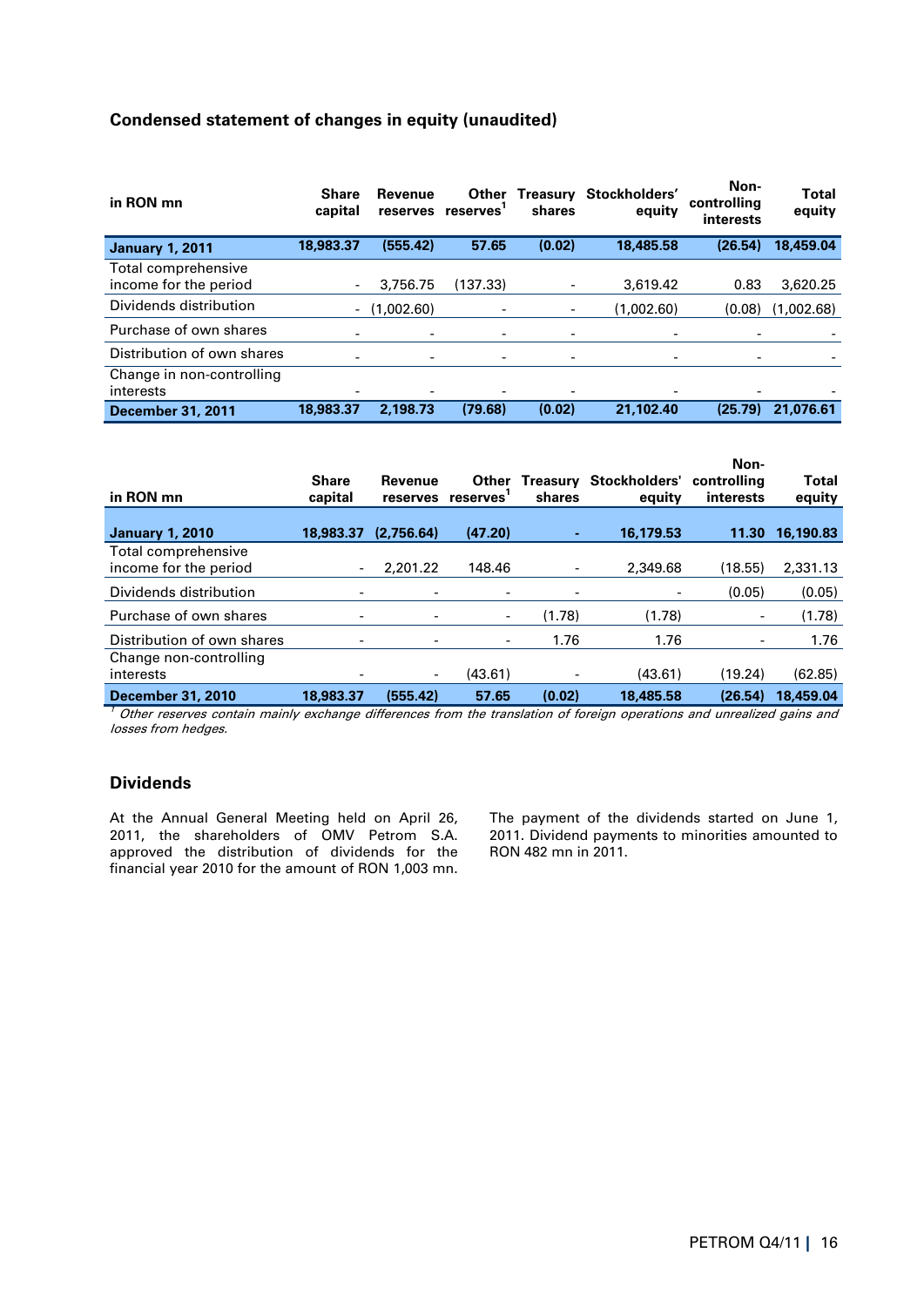# **Segment reporting**

# **Intersegmental sales**

| Q <sub>3/11</sub> | 04/11    | Q4/10    |    | $\Delta$ % in RON mn          | 2011      | 2010     | $\Delta\%$ |
|-------------------|----------|----------|----|-------------------------------|-----------|----------|------------|
| 2,830.72          | 2.872.17 | 2,338.30 |    | 23 Exploration and Production | 11.172.10 | 8.861.74 | -26        |
| 91.90             | 133.83   | 77.42    |    | 73 Gas and Power              | 436.24    | 185.69   | 135        |
| 35.56             | 43.46    | 43.19    |    | 1 Refining and Marketing      | 161.96    | 126.31   | 28         |
| 101.65            | 272.33   | 110.01   |    | 148 Corporate and Other       | 576.91    | 485.70   | 19         |
| 3,059.83          | 3,321.79 | 2.568.92 | 29 | Total                         | 12.347.21 | 9.659.44 | 28         |

# **Sales to external customers**

| Q <sub>3/11</sub> | 04/11    | Q4/10    |    | $\Delta\%$ in RON mn          | 2011      | 2010      | $\Delta\%$ |
|-------------------|----------|----------|----|-------------------------------|-----------|-----------|------------|
| 171.39            | 106.99   | 65.46    |    | 63 Exploration and Production | 571.34    | 672.66    | (15)       |
| 560.97            | 1.049.72 | 1.003.15 |    | 5 Gas and Power               | 3.190.68  | 2.879.68  | 11         |
| 5,203.10          | 5.211.12 | 4,384.06 |    | 19 Refining and Marketing     | 18,795.16 | 15,050.18 | -25        |
| 17.08             | 22.20    | 4.91     |    | 352 Corporate and Other       | 56.47     | 13.17     | 329        |
| 5,952.54          | 6,390.03 | 5,457.57 | 17 | Total                         | 22,613.65 | 18,615.69 | 21         |

# **Total sales**

| Q3/11    | Q4/11    | Q4/10    |    | $\Delta$ % in RON mn          | 2011      | 2010      | $\Delta\%$ |
|----------|----------|----------|----|-------------------------------|-----------|-----------|------------|
| 3,002.11 | 2,979.16 | 2,403.76 |    | 24 Exploration and Production | 11,743,44 | 9,534.40  | -23        |
| 652.87   | 1,183.55 | 1.080.57 |    | 10 Gas and Power              | 3.626.92  | 3,065.37  | 18         |
| 5,238.66 | 5,254.58 | 4,427.25 |    | 19 Refining and Marketing     | 18,957.12 | 15,176.49 | -25        |
| 118.73   | 294.53   | 114.92   |    | 156 Corporate and Other       | 633.38    | 498.87    | 27         |
| 9,012.37 | 9,711.82 | 8.026.50 | 21 | Total                         | 34,960.86 | 28,275.13 | 24         |

# **Segment and Group profit**

| Q <sub>3/11</sub> | Q4/11    | Q4/10    | $\Delta\%$ | in RON mn                                              | 2011     | 2010     | ∆%   |
|-------------------|----------|----------|------------|--------------------------------------------------------|----------|----------|------|
| 1,344,45          | 1,460.84 | 720.24   | 103        | <b>EBIT Exploration and Production</b>                 | 5.236.32 | 3.012.12 | 74   |
| 12.20             | 112.60   | 184.63   | (39)       | <b>EBIT Gas and Power</b>                              | 148.84   | 163.85   | (9)  |
| 184.84            | (376.13) | (122.72) | 206        | <b>EBIT Refining and Marketing</b>                     | (187.37) | 106.30   | n.m. |
| (15.92)           | (30.86)  | (50.58)  | (39)       | <b>EBIT Corporate and Other</b>                        | (78.98)  | (135.48) | (42) |
| 1,525.57          | 1.166.46 | 731.57   | 59         | <b>EBIT segment total</b>                              | 5,118.82 | 3,146.79 | 63   |
| (187.28)          | 15.23    | 242.16   | (94)       | Consolidation: Elimination of<br>intercompany profits  | (183.06) | (161.28) | 14   |
| 1,338.29          | 1.181.69 | 973.73   | 21         | <b>Petrom Group EBIT</b>                               | 4,935.76 | 2,985.51 | 65   |
| 56.80             | (100.70) | (72.21)  | 39         | <b>Net financial result</b>                            | (327.17) | (380.19) | (14) |
| 1,395.09          | 1.080.99 | 901.52   | 20         | <b>Petrom Group profit from</b><br>ordinary activities | 4,608.59 | 2,605.32 | 77   |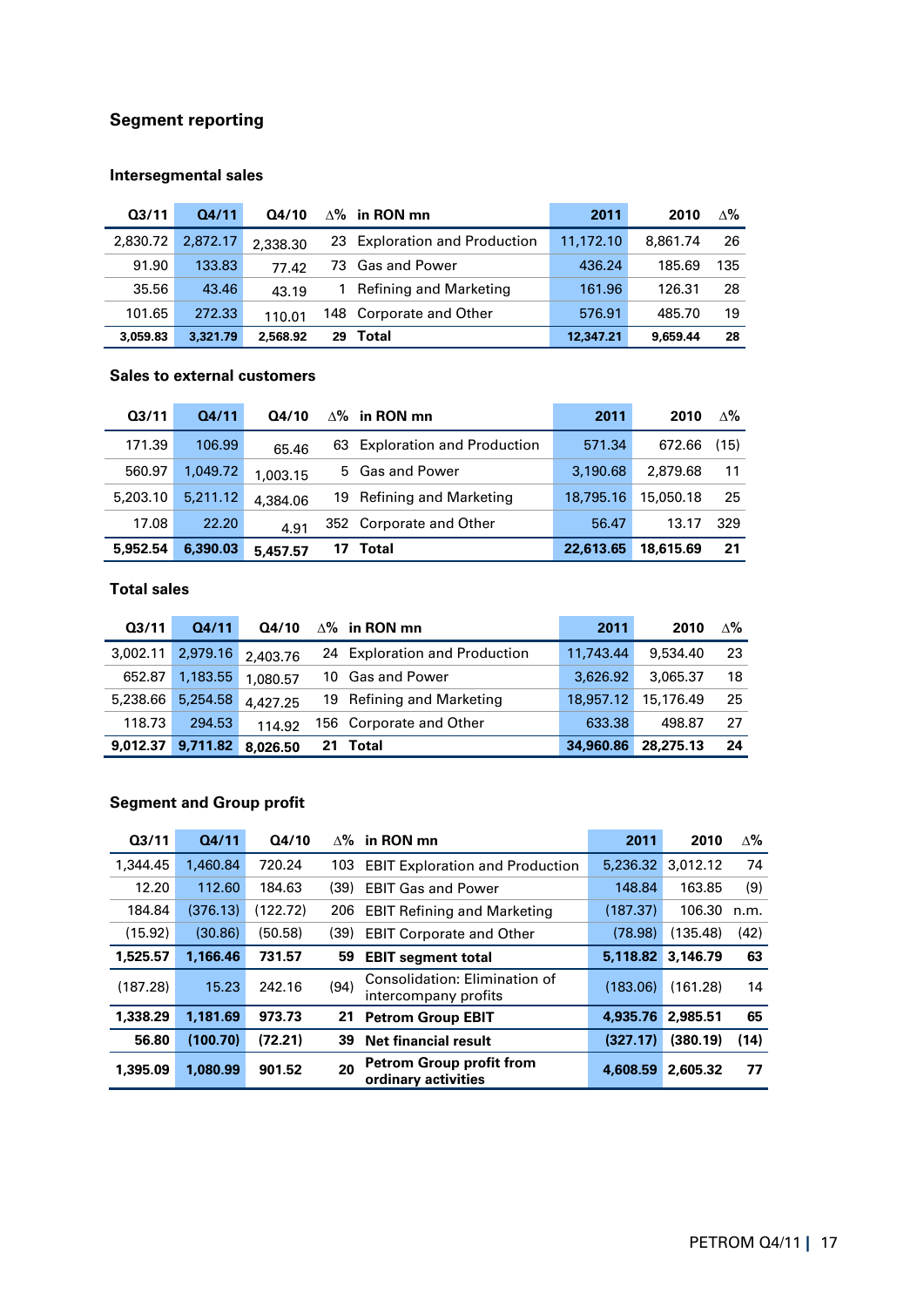# **Assets<sup>1</sup>**

| in RON mn                         | Dec 31, 2011 | Dec 31, 2010 |
|-----------------------------------|--------------|--------------|
| <b>Exploration and Production</b> | 18,716.01    | 17,604.91    |
| <b>Gas and Power</b>              | 2.930.96     | 2,016.25     |
| Refining and Marketing            | 5.079.04     | 4,657.06     |
| Corporate and Other               | 729.25       | 868.42       |
| Total                             | 27,455,26    | 25,146.64    |

 $1$  Segment assets consist of intangible assets and property, plant and equipment

### **Other notes**

#### **Significant transactions with related parties**

Business transactions in the form of supplies of goods and services take place on a constant and regular basis with companies from OMV Group such

as OMV Supply & Trading AG and OMV Refining & Marketing GmbH.

#### **Subsequent events**

Starting **January 1**, **2012,** Gerald Kappes was appointed as interim member of the Petrom Supervisory Board, following Werner Auli's waiver of the mandate, with effect until the next GMS. Gerald Kappes was member of the Petrom Executive Board, responsible for Gas and Power between 2008 and 2010. Currently he holds the position of Chief Technology Officer with OMV Group.

On **January 9**, **2012** Petrom announced having started exploration drilling on Domino-1, the first deepwater exploration well in the Romanian sector of the Black Sea, together with ExxonMobil Exploration and

Production Romania Limited (EEPRL), an affiliate of Exxon Mobil Corporation. On **February 3, 2012**, Petrom announced having encountered natural gas in Domino-1. Still, it is too early in the data evaluation and exploration process to speculate on whether it will prove to be a commercial success or not.

On **January 17, 2012,** Petrom announced that although the construction of the Brazi power plant had been successfully completed by the end of 2011, final tests were interrupted due to external technical factors. Petrom undertakes all efforts to resume the final tests within the shortest possible timeframe.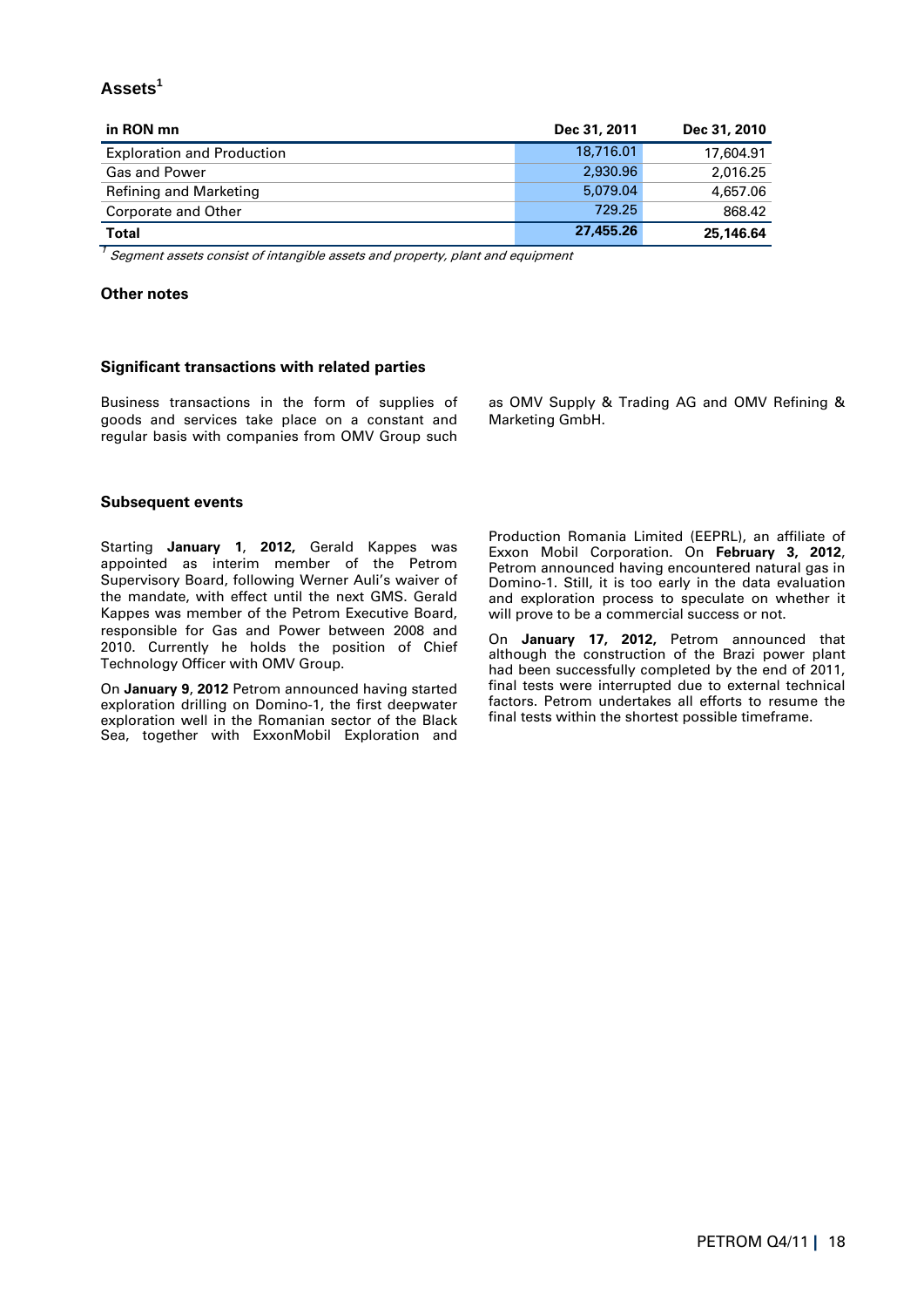# **Further information**

## **EBIT breakdown**

## **EBIT**

| Q3/11               | Q4/11 | Q4/10 | Δ%   | in RON mn                                             | 2011  | 2010  | $\Delta\%$ |
|---------------------|-------|-------|------|-------------------------------------------------------|-------|-------|------------|
| 1,344               | 1,461 | 720   | 103  | <b>Exploration and Production</b>                     | 5,236 | 3,012 | 74         |
| 12                  | 113   | 185   | (39) | Gas and Power                                         | 149   | 164   | (9)        |
| 185                 | (376) | (123) | 206  | Refining and Marketing                                | (187) | 106   | n.m.       |
| (16)                | (31)  | (51)  | (39) | Corporate and Other                                   | (79)  | (135) | (42)       |
| (187)               | 15    | 242   | (94) | Consolidation                                         | (183) | (161) | 14         |
| 1,338               | 1,182 | 974   | 21   | <b>Petrom Group reported EBIT</b>                     | 4,936 | 2,986 | 65         |
| (19)                | (640) | (112) | 473  | Special items <sup>2</sup>                            | (852) | (551) | 54         |
| (1)                 | (11)  | (136) | (92) | thereof: Personnel and<br>restructuring               | (18)  | (139) | (87)       |
| (19)                | (132) | 10    | n.m. | Unscheduled depreciation                              | (151) | (446) | (66)       |
| 0                   | 0     | 7     | n.a. | Asset disposal                                        | 0     | 16    | n.a.       |
| 0                   | (504) | 0     | n.a. | <b>Provision for Competition</b><br>Council fine      | (504) | 0     | n.a.       |
| 1                   | 7     | 8     | 0    | Other                                                 | (178) | 18    | n.m.       |
| 52                  | 112   | 114   | (2)  | CCS effects $3$ :<br>Inventory holding gains/(losses) | 312   | 212   | 47         |
| 1,306               | 1,710 | 972   | 76   | <b>Petrom Group clean CCS EBIT</b>                    | 5,475 | 3,325 | 65         |
| 1,364               | 1,547 | 811   | 91   | thereof: Exploration and<br>Production                | 5,432 | 3,544 | 53         |
| 12                  | 114   | 192   | (41) | <b>Gas and Power</b>                                  | 150   | 172   | (13)       |
| 133                 | 61    | (233) | n.m. | Refining and Marketing                                | 152   | (104) | n.m.       |
| (16)                | (28)  | (41)  | (31) | Corporate and Other                                   | (76)  | (125) | (40)       |
| (187)<br>$\tau$ $-$ | 15    | 242   | (94) | Consolidation                                         | (183) | (161) | 14         |

 $^{\prime}$  Excluding intersegmental profit elimination shown in the line "Consolidation"

 $^2$  Special items are added back or deducted from EBIT; for more details please refer to each specific segment.

 $^3$  Current cost of supply (CCS): Clean CCS EBIT eliminates special items and inventory holding gains/losses (CCS effects) resulting from R&M caused by increasing/decreasing crude oil prices

## **EBITD**

| Q <sub>3/11</sub> | Q4/11  | Q4/10 | Δ%   | in RON mn                         | 2011  | 2010  | Δ%   |
|-------------------|--------|-------|------|-----------------------------------|-------|-------|------|
| 1,836             | 1.971  | 1.150 | 71   | <b>Exploration and Production</b> | 7,378 | 5,103 | 45   |
| 15                | 122    | 187   | (35) | <b>Gas and Power</b>              | 166   | 171   | (3)  |
| 324               | (190). | 121   | n.m. | Refining and Marketing            | 377   | 694   | (46) |
| 12                | (3)    | (19)  | (83) | Corporate and Other               | 29    | (9)   | n.m. |
| (187)             | 15     | 242   | (94) | Consolidation                     | (183) | (161) | 14   |
| 1,999             | 1.915  | 1,680 | 14   | <b>Petrom Group</b>               | 7.766 | 5,797 | 34   |

 $1$  Excluding intersegmental profit elimination shown in the line "Consolidation"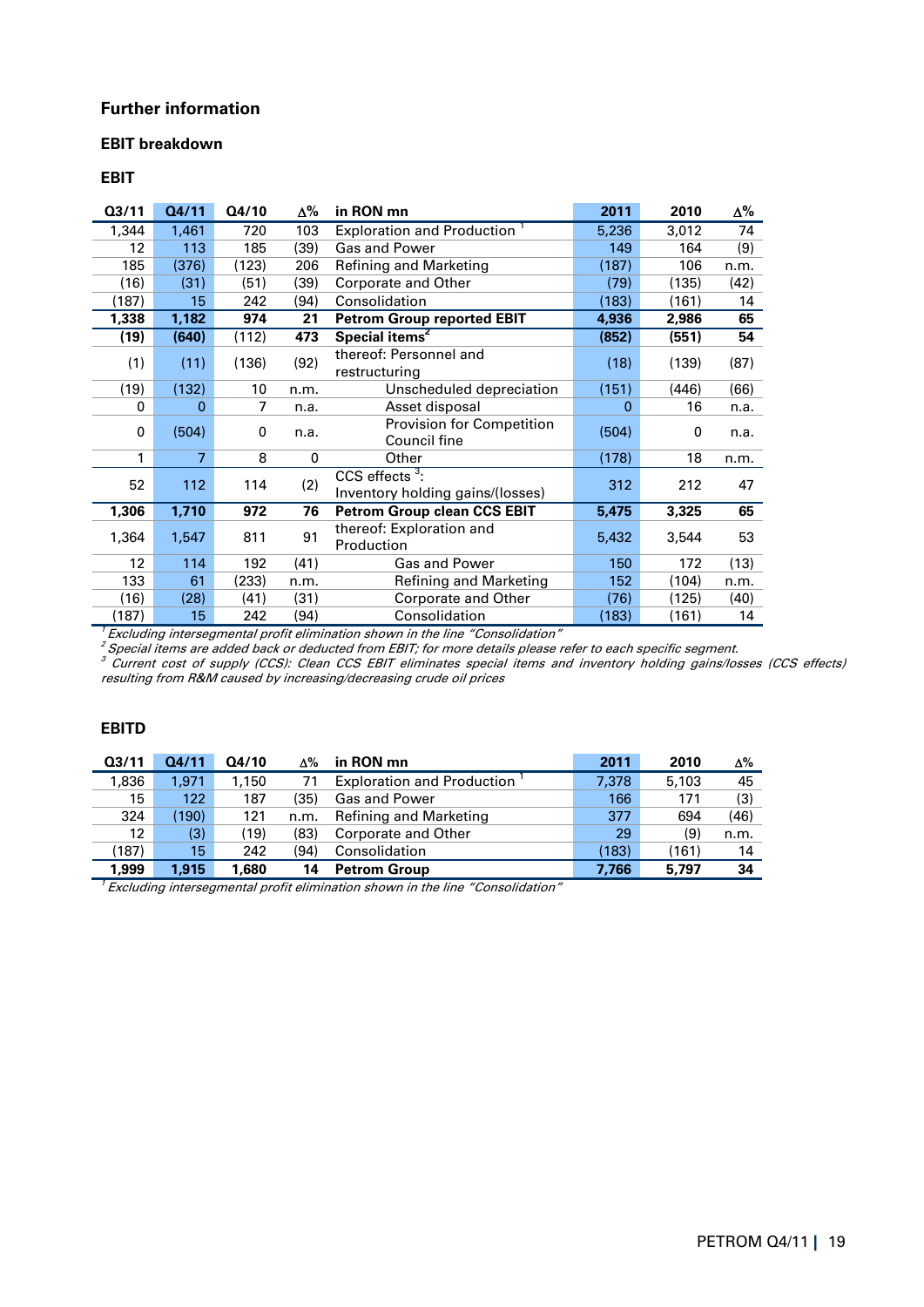#### **Business environment**

Global economic outlook remained bleak with the world economy experiencing a loss of growth momentum, notably in Q4/11. The ongoing adjustment in both private and public sector balance sheets in several major developed economies had a negative influence on demand. The sovereign debt crisis in the EU countries continued to cast a shadow over the ability of the EU economy to return to faster growth quickly. In 2011 global economic growth was weaker than initially forecast, growing by 3.8%. The euro area GDP was also sharply lower than expected, rising by only 1.6%.

According to the IEA, in 2011 **world oil demand** rose by 0.8% to 89.0 mn bbl/d compared to 2010. However, worsening global economic conditions in Q4/11 pushed global oil demand on a declining trend in the last quarter of the year. The poor performance of the EU economy together with mild weather conditions in the Northern hemisphere led to a reduction in global oil demand of 0.3% in Q4/11 compared to Q4/10. Oil demand in the non-OECD countries rose by 1.3 mn bbl/d, or 3.1%, in 2011 as demand in OECD countries fell by 0.6 mn bbl/d or 1.2%.



In 2011, **global oil supply** rose by 1 mn bbl/d year on year, to 88.5 mn bbl/d. Total OECD oil supply remained unchanged at 2010 levels at 18.9 mn bbl/d. Meanwhile, OPEC oil supply rose to 35.8 mn bbl/d year on year, thereof NGLs supply of 5.8 mn bbl/d.

In 2011, the average **Brent price** was USD 111.26/bbl, 40% higher compared to 2010. Oil prices continued to stay elevated but uncertainties over the strength of global economy in Q4/11 inverted the growth trend recorded over the last quarters. In 2011, the average **Urals price** was USD 109.60/bbl, 40% higher compared to 2010.

Preliminary data indicate that in 2011 **Romania's** economic growth beat initial forecasts, advancing by around 2.5%. The performance of the agriculture sector was particularly robust making an important contribution to total 2011 GDP growth. The industry

sector continued its strong recovery, increasing at an annual rate of 6.1% in 2011. All industry subsectors performed well, manufacturing increased by 6.2%, mining and quarrying went up by 4.8% while the output of the energy sector rose by 6.3%. The construction sector, one of the main drivers of economic growth in the pre-crisis period, showed some signs of revival. In 2011, construction output rose by 1.1% yoy. However, the increase was largely driven by investments in the non-residential sector. A combination of factors such as a high level of household indebtedness, uncertainty over future income as well as high borrowing costs continued to maintain the downward pressure on residential sector's demand for construction, which fell by 3.3%. The latest data indicate that domestic households' consumption has shown some signs of revival. But this has proved to be uneven across various spending categories. While overall household consumption rose marginally in Q3/11 to its highest level in the latest two and a half years, retail sales displayed a weak performance. In 2011, these fell at an annual rate of 3.3%. Meanwhile, labor market conditions continued to ease slightly. At the end of 2011, the unemployment rate fell to 7%, down from a peak of 7.7% reached in September. The number of total economy employees stood at 4.2 mn at the end of 2011, an increase of 2.5% compared to the same period a year ago.

Annual **consumer price inflation (CPI)** fell much faster than expected, pushing inflation down to 3.13% at the end of 2011, a historical low over the last two decades. The effects of both seasonal factors, such as vegetable prices, and low demand put downward pressure on CPI prices. However, the producer price inflation continued to remain elevated, falling down to 7% at the end of December 2011. The National Bank of Romania (NBR) embarked on a cautious cycle of monetary loosening, cutting its benchmark interest rate by 25 basis points to 6.0% at the end of 2011. The improved inflation outlook has provided the NBR more scope for reducing real interest rates, thus improving the economy's revival prospects.

Over the last three years, the annual average RON/EUR exchange rate was relatively stable. It fell by a meager 0.6% in 2011 compared to 2010, after it previously rose by 0.7% a year before. The annual average RON/USD exchange rate however, was more volatile and showed an opposite trend. In 2011, the RON rose against the USD by 4.2%.

| Q <sub>3/11</sub> | Q4/11 | Q4/10 | л% | <b>European Central Bank average FX-rates</b> | 2011  | 2010  | Δ%  |
|-------------------|-------|-------|----|-----------------------------------------------|-------|-------|-----|
| 4.259             | 4.337 | 4.289 |    | Average EUR/RON FX-rate                       | 4.239 | 4.212 |     |
| 3.017             | 3.218 | 3.160 |    | Average USD/RON FX-rate                       | 3.050 | 3.185 | (4) |
| 1.413             | 1.348 | 1.358 |    | Average EUR/USD FX-rate                       | 1.392 | 1.326 |     |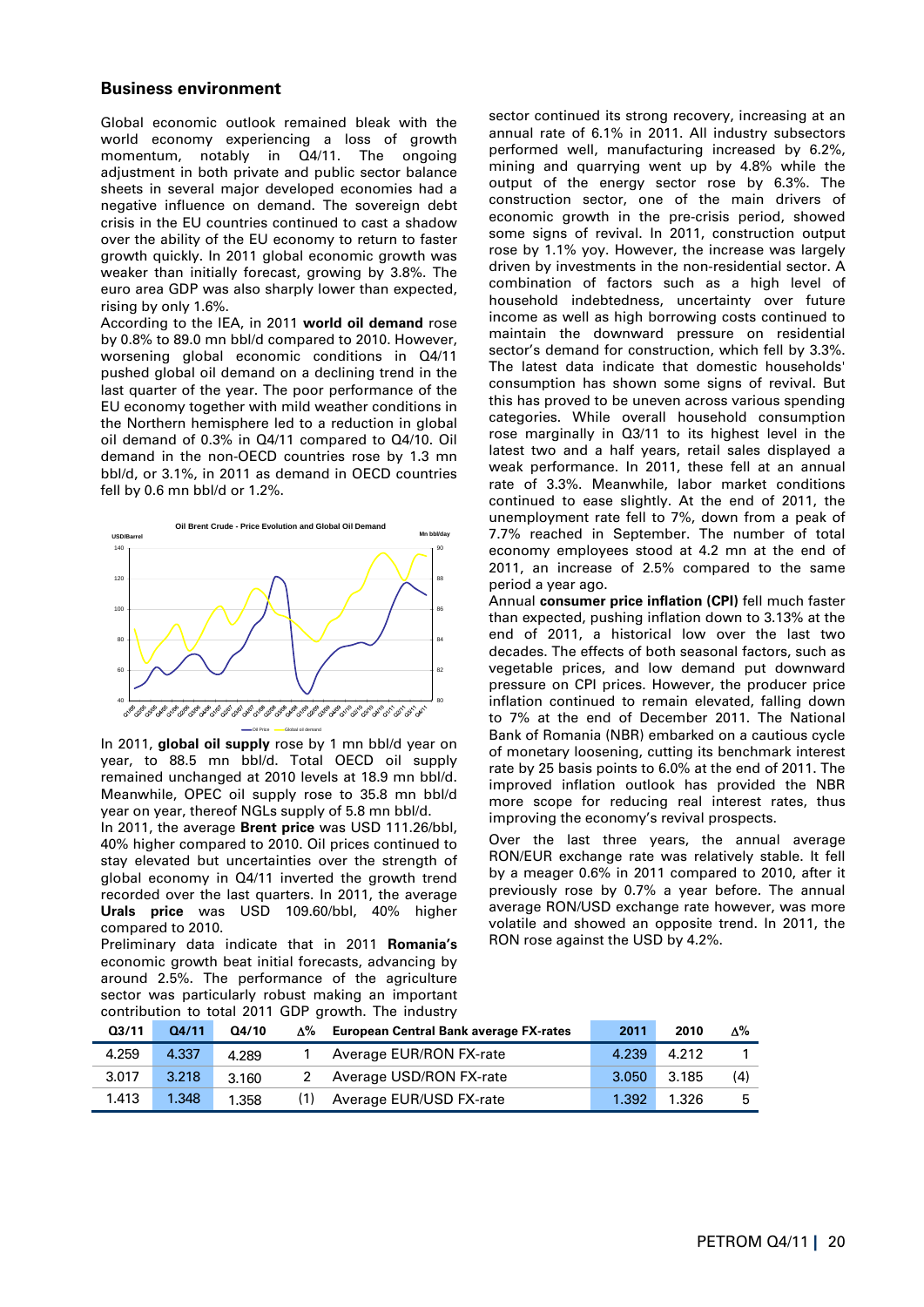# **Stock watch**



### **Evolution of Petrom share price, BET, ROTX and BET-NG indices**

In Q4/11, investors had to deal with a volatile environment, triggered by the potential credit downgrades in Europe as well as region funding woes. The local capital market reflected the unpredictable global environment, and investors' risk aversion. Nevertheless, by the end of the year, the local stock exchange slightly recovered and closed the quarter with a marginal 0.2% increase against end of September 2011 (BET index, reference for the BSE).

The Petrom share price closed the year at RON 0.2900, 2% above the closing price at the end of the third quarter, in line with the BET-NG index, the energy and utilities sector index. Petrom share price reached its quarterly minimum quotation of RON 0.2727/share on October 4 and rebounded to a quarterly maximum of RON 0.3250/share on November 11.

| <b>I ISIN: ROSNPPACNOR9</b>          | Market capitalization, December 30     | RON 16.43 bn   |
|--------------------------------------|----------------------------------------|----------------|
| <b>Bucharest Stock Exchange: SNP</b> | Market capitalization, December 30     | EUR 3.8 bn     |
| <b>Reuters: ROSNP.BX</b>             | Closing price, December 30 (RON/share) | 0.2900         |
| <b>Bloomberg: SNP RO</b>             | Year's high, April 8 (RON/share)       | 0.4500         |
|                                      | Year's low, October 4 (RON/share)      | 0.2727         |
|                                      | Number of shares                       | 56,644,108,335 |

<sup>1</sup> the last day of trading on BSE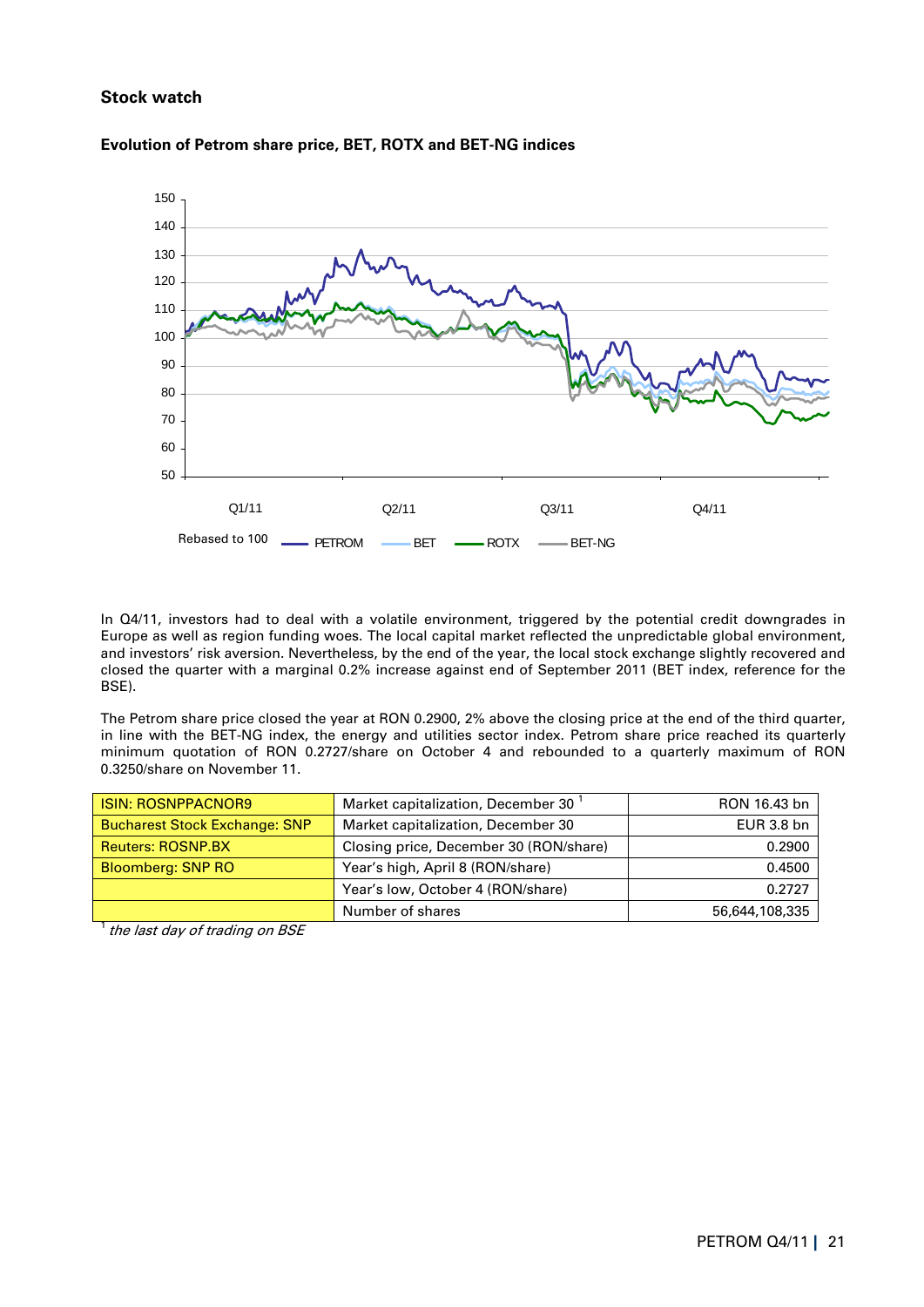# **Abbreviations and definitions**

| <b>ANRE</b>  | Romanian Energy Regulatory Authority                                            |
|--------------|---------------------------------------------------------------------------------|
| bbl          | barrel(s), i.e. 159 liters                                                      |
| bcf          | billion cubic feet; 1,000 standard cubic meters = 35.3147 bcf for Romania or    |
|              | 34.7793 bcf for Kazakhstan                                                      |
| boe          | barrels of oil equivalent                                                       |
| bn           | billion                                                                         |
| bcm          | billion cubic meters                                                            |
| <b>BSE</b>   | <b>Bucharest Stock Exchange</b>                                                 |
| cbm          | cubic meters                                                                    |
| CEO          | <b>Chief Executive Officer</b>                                                  |
| Co&O         | Corporate and Other                                                             |
| <b>CAPEX</b> | Capital expenditure                                                             |
| CCS          | Current cost of supply                                                          |
| <b>CFPS</b>  | <b>Cash Flow Per Share</b>                                                      |
| <b>CPI</b>   | <b>Consumer Price Index</b>                                                     |
| <b>EBIT</b>  | Earnings before interest and tax                                                |
| <b>EBITD</b> | Earnings before interest, taxes and depreciation                                |
| E&P          | <b>Exploration and Production</b>                                               |
| <b>EPS</b>   | Earnings per share                                                              |
| <b>EUR</b>   | Euro                                                                            |
| <b>FX</b>    | Foreign Exchange                                                                |
| G&P          | <b>Gas and Power</b>                                                            |
| <b>GDP</b>   | <b>Gross Domestic Product</b>                                                   |
| <b>IEA</b>   | <b>International Energy Agency</b>                                              |
| IFRSs; IASs  | International Financial Reporting Standards; International Accounting Standards |
| IΤ           | <b>Information Technology</b>                                                   |
| kt           | thousand tons                                                                   |
| mn           | million                                                                         |
| <b>NBR</b>   | National Bank of Romania                                                        |
| <b>NGL</b>   | <b>Natural Gas Liquids</b>                                                      |
| n.a.         | not applicable                                                                  |
|              | not meaningful i.e. deviation exceeds (+/-)500% or comparison is made between   |
| n.m.         | positive to negative values                                                     |
| OECD         | Organization for Economic Co-operation and Development                          |
| OPEC         | Organization of Petroleum Exporting Countries                                   |
| <b>OPEX</b>  | <b>Operating Expenditures</b>                                                   |
| <b>ROACE</b> | Return On Average Capital Employed = NOPAT/Average Capital Employed             |
| <b>ROE</b>   | Return On Equity = Net Profit/Average Equity                                    |
| <b>ROFA</b>  | Return On Fixed Assets = EBIT/Average Fixed Assets                              |
|              | Romanian Traded Index (made up of 15 Romanian blue chip stocks traded at        |
| <b>ROTX</b>  | <b>Bucharest Stock Exchange)</b>                                                |
| <b>RON</b>   | Romanian leu                                                                    |
| R&M          | Refining and Marketing                                                          |
|              | Societate pe Actiuni (Joint-stock company); Societate cu Raspundere Limitata    |
| S.A.; S.R.L. | (Limited liability company)                                                     |
| t            | metric tons                                                                     |
| <b>USD</b>   | <b>United States dollar</b>                                                     |